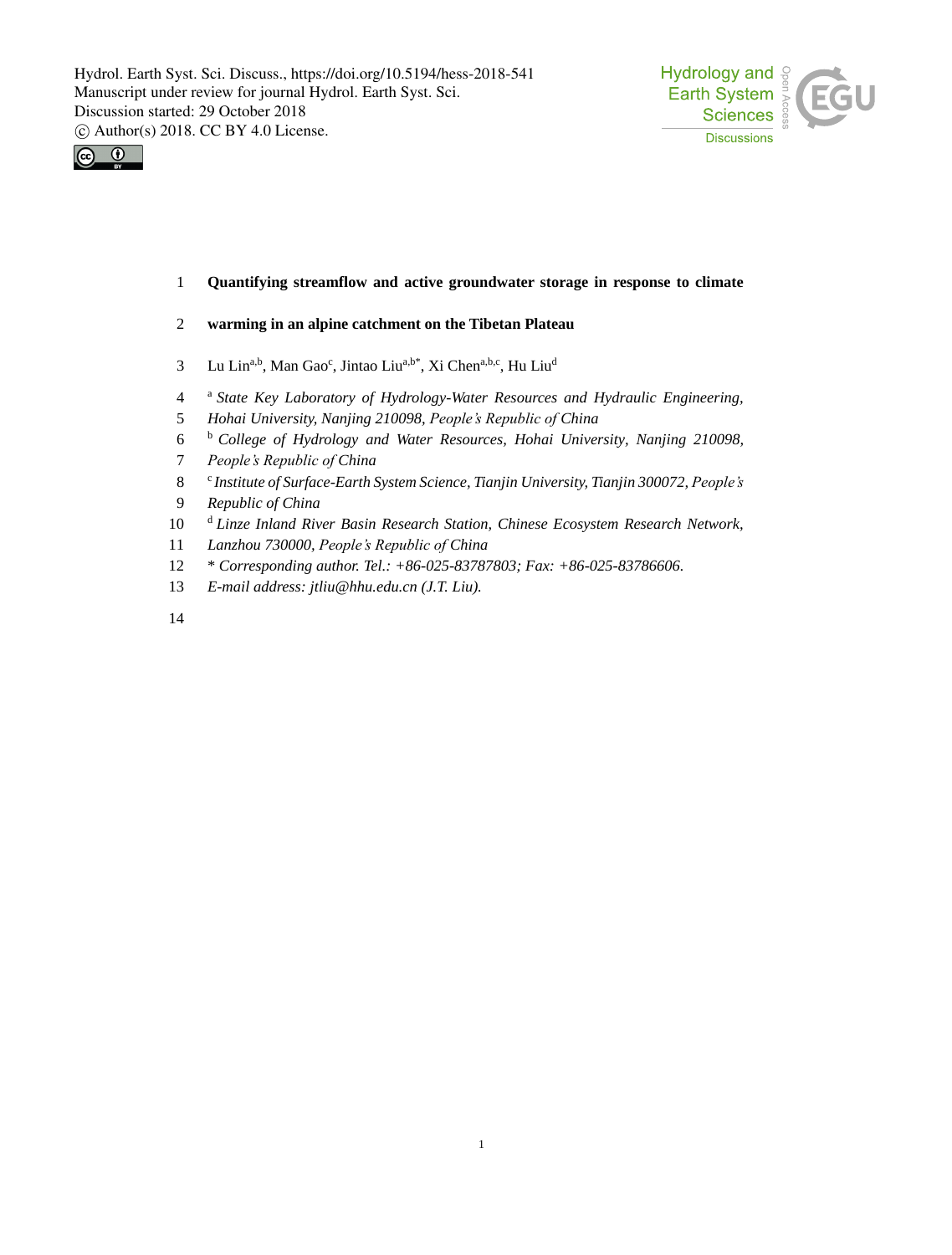



# **Abstract**

| 16     | Climate warming is changing streamflow regimes and groundwater storage in cold                              |
|--------|-------------------------------------------------------------------------------------------------------------|
| 17     | alpine regions. In this study, a headwater catchment named Yangbajain in the Lhasa                          |
| 18     | River basin on the Tibetan Plateau is adopted as the study area for quantifying                             |
| 19     | streamflow changes and active groundwater storage in response to climate warming.                           |
| $20\,$ | The catchment is characterized by alpine glacier and frozen ground which covers about                       |
| 21     | 11% and 86% of the total area, respectively. The changes in streamflow regimes                              |
| 22     | (including quickflow and baseflow) and climate factors are evaluated based on hydro-                        |
| 23     | meteorological observations from 1979 to 2013. Then active groundwater storage in                           |
| 24     | autumn and early winter is quantified by recession flow analysis assuming                                   |
| 25     | nonlinearized outflow from aquifers into streams. The results show that annual                              |
| 26     | streamflow increases significantly at a rate of about 12.30 mm/10a during this period.                      |
| 27     | The significant increase of annual air temperature compared with nonsignificant                             |
| 28     | variation of annual precipitation indicates that the climate warming takes                                  |
| 29     | responsibilities to the increase of streamflow. It is believed that the increased                           |
| 30     | streamflow is mainly fed by glacier meltwater, which has led to over 25% loss of the                        |
| 31     | total glacial volume in the past 50 years (1960-2009) in this catchment. Moreover, the                      |
| 32     | significant increase of annual baseflow at a rate of about 10.95 mm/10a is the dominant                     |
| 33     | factor for the increase of the total streamflow. Through recession flow analysis, we find                   |
| 34     | that recession coefficient $K$ and active groundwater storage $S$ in autumn and early                       |
| 35     | winter increase significantly at the rates of about 7.70 $\text{(mm}^{0.79}\text{d}^{0.21})/10$ a and 19.32 |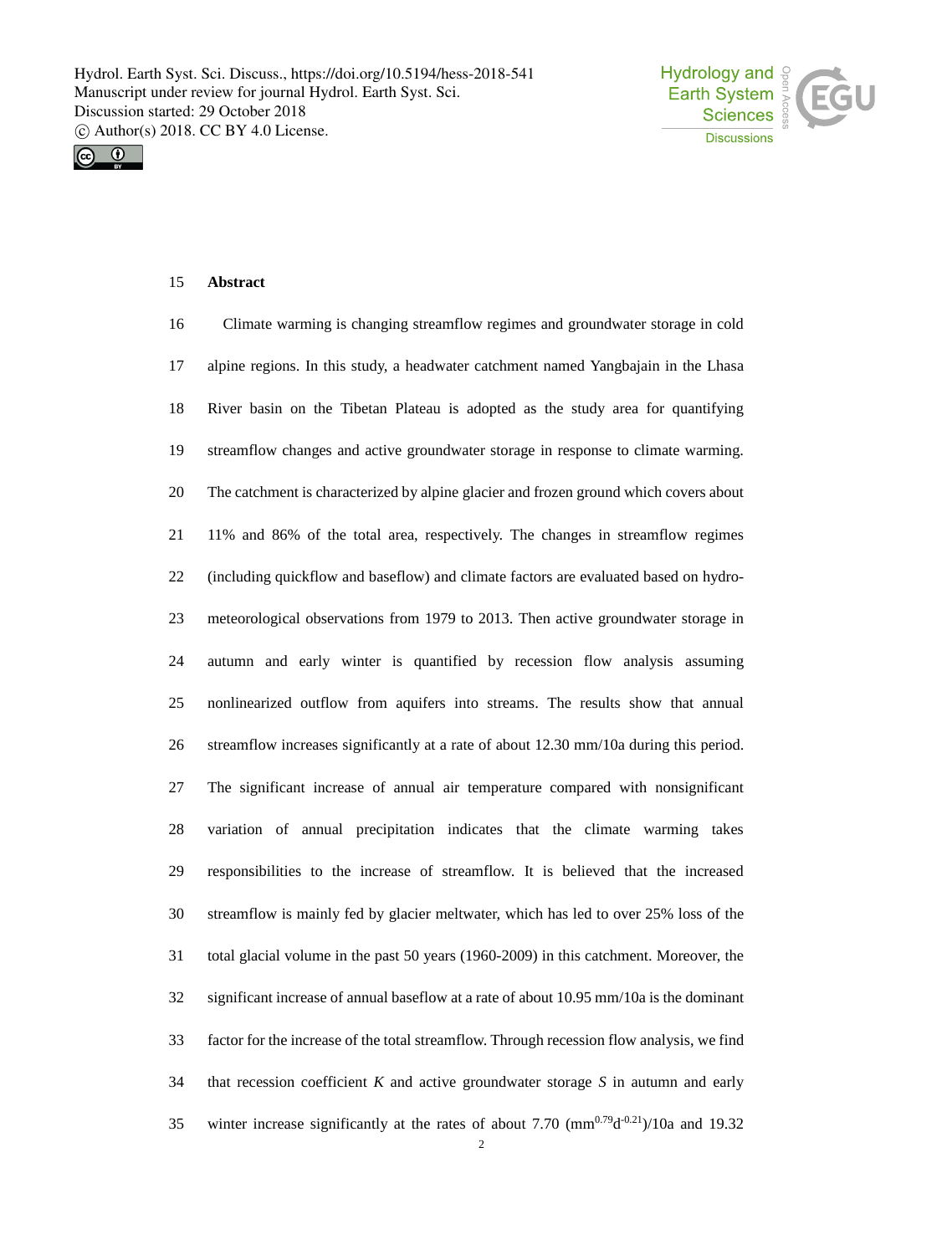



| 36 | mm/10a during these years. The increase of active groundwater storage can partly be        |
|----|--------------------------------------------------------------------------------------------|
| 37 | explained by frozen ground degradation, which lead to the enlargement of groundwater       |
| 38 | storage capacity and accommodate more summer rainfall and meltwater in the wide            |
| 39 | and flat valley, and then slowly release them into streams in the following seasons. Thus, |
| 40 | it is reasonable to attribute the increase of baseflow and the slowdown of baseflow        |
| 41 | recession process in autumn and early winter to the enlargement of groundwater storage     |
| 42 | capacity. Through quantifying streamflow changes and active groundwater storage in         |
| 43 | response to warming-induced changes, this study provides a perspective to clarify the      |
| 44 | way of glacial retreat and frozen ground degradation on hydrological processes.            |
| 45 | Keywords: Climate warming; Streamflow; Groundwater storage; Glacier retreat;               |
| 46 | Frozen ground degradation; Tibetan Plateau                                                 |
| 47 | 1. Introduction                                                                            |
| 48 | Often referred to as the "Water Tower of Asia", the Tibetan Plateau (TP) is the source     |

 area of major rivers in Asia, e.g., the Yellow, Yangtze, Mekong, Salween, Indus, and Brahmaputra Rivers (Cuo et al., 2014). The delayed release of water resources on the TP through glacier melt can augment river runoff during dry periods as a pivotal role for water supply for downstream populations, agriculture and industries in these rivers (Viviroli et al., 2007; Pritchard, 2017). However, the TP is experiencing a significant warming trend during the last half century (Kang et al., 2010; Liu and Chen, 2000). Along with the rising temperature, major warming-induced changes have occurred over the TP, such as glacier retreat (Yao et al., 2004; Yao et al., 2007) and frozen ground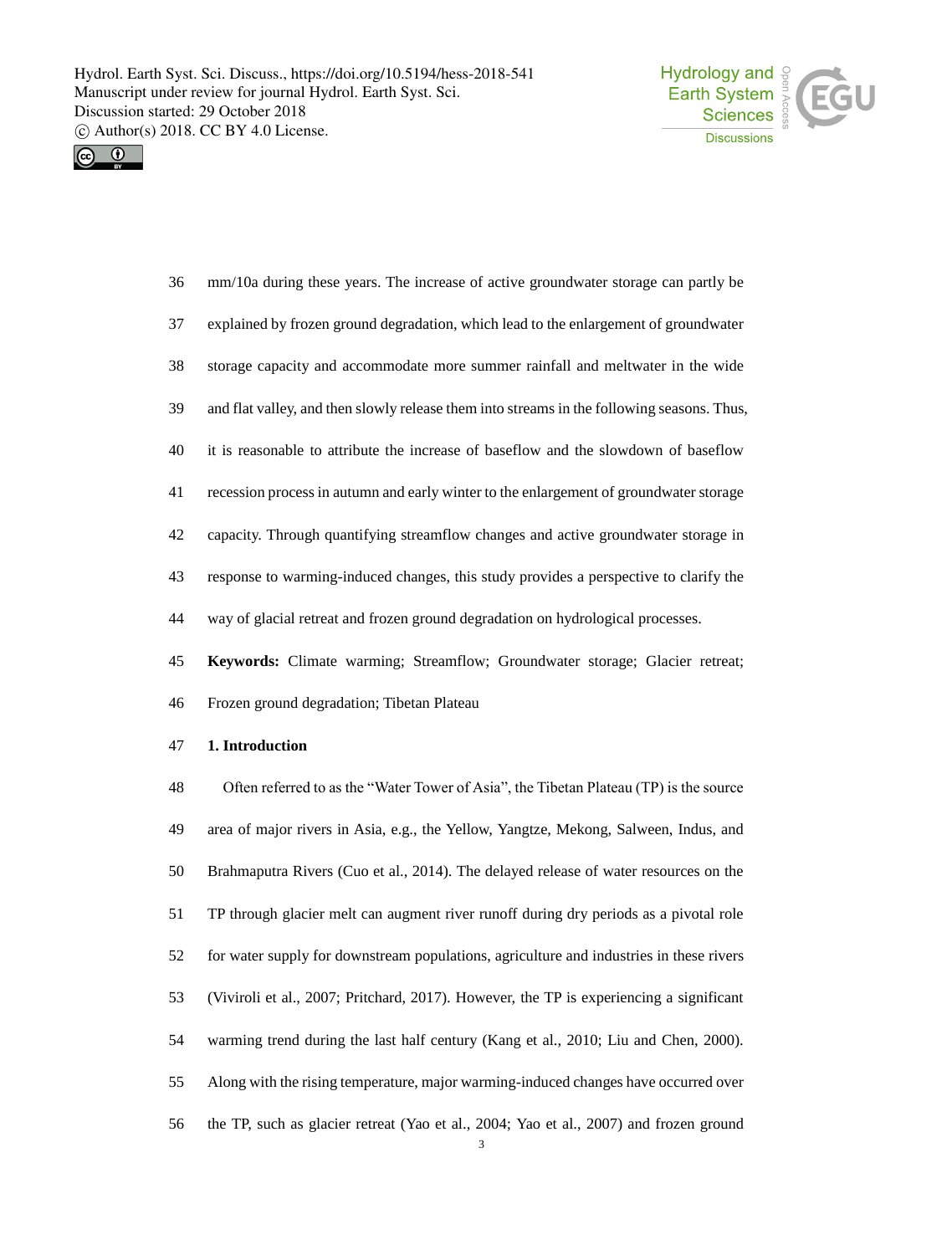



| 57     | degradation (Wu and Zhang, 2008). Hence, it is of great importance to elucidate how      |
|--------|------------------------------------------------------------------------------------------|
| 58     | climate warming influences hydrological processes and water resources on the TP.         |
| 59     | In cold alpine catchments, glacier is known as "solid reservoir" that supplies water     |
| 60     | as streamflow, while frozen ground, especially permafrost, servers as an impermeable     |
| 61     | barrier to the interaction between surface water and groundwater (Immerzeel et al.,      |
| 62     | 2010; Walvoord and Kurylyk, 2016). Since the 1990s, most glaciers across the TP have     |
| 63     | retreated rapidly due to global warming and caused an increase of more than 5.5% in      |
| 64     | river runoff from the plateau (Yao et al., 2007). Meltwater is the key contributor to    |
| 65     | streamflow increase especially for headwater catchments with larger glacier coverage     |
| 66     | $(5\%)$ (Bibi et al., 2018). Meanwhile, in a warming climate, numerous studies           |
| 67     | suggested that frozen ground on the TP has experienced a noticeable degradation during   |
| 68     | the past decades (Cheng and Wu, 2007; Wu and Zhang, 2008). Frozen ground                 |
| 69     | degradation can modify surface conditions and change thawed active layer storage         |
| $70\,$ | capacity in the alpine catchments (Niu et al., 2011). Thawing of frozen ground increases |
| 71     | surface water infiltration, supports deeper groundwater flow paths, and then enlarges    |
| 72     | groundwater storage, which is expected to have a profound effect on flow regimes         |
| 73     | (Bense et al., 2009; Bense et al., 2012; Walvoord and Striegl, 2007; Woo et al., 2008;   |
| 74     | Ge et al., 2011; Walvoord and Kurylyk, 2016). In cold alpine catchments where large      |
| 75     | areas of glacier and frozen ground exist, warming-induced glacier and frozen ground      |
| 76     | co-variations fundamentally affect the water supply and the mechanisms of streamflow     |
| 77     | generation and change (Cuo et al., 2014; Pritchard, 2017).                               |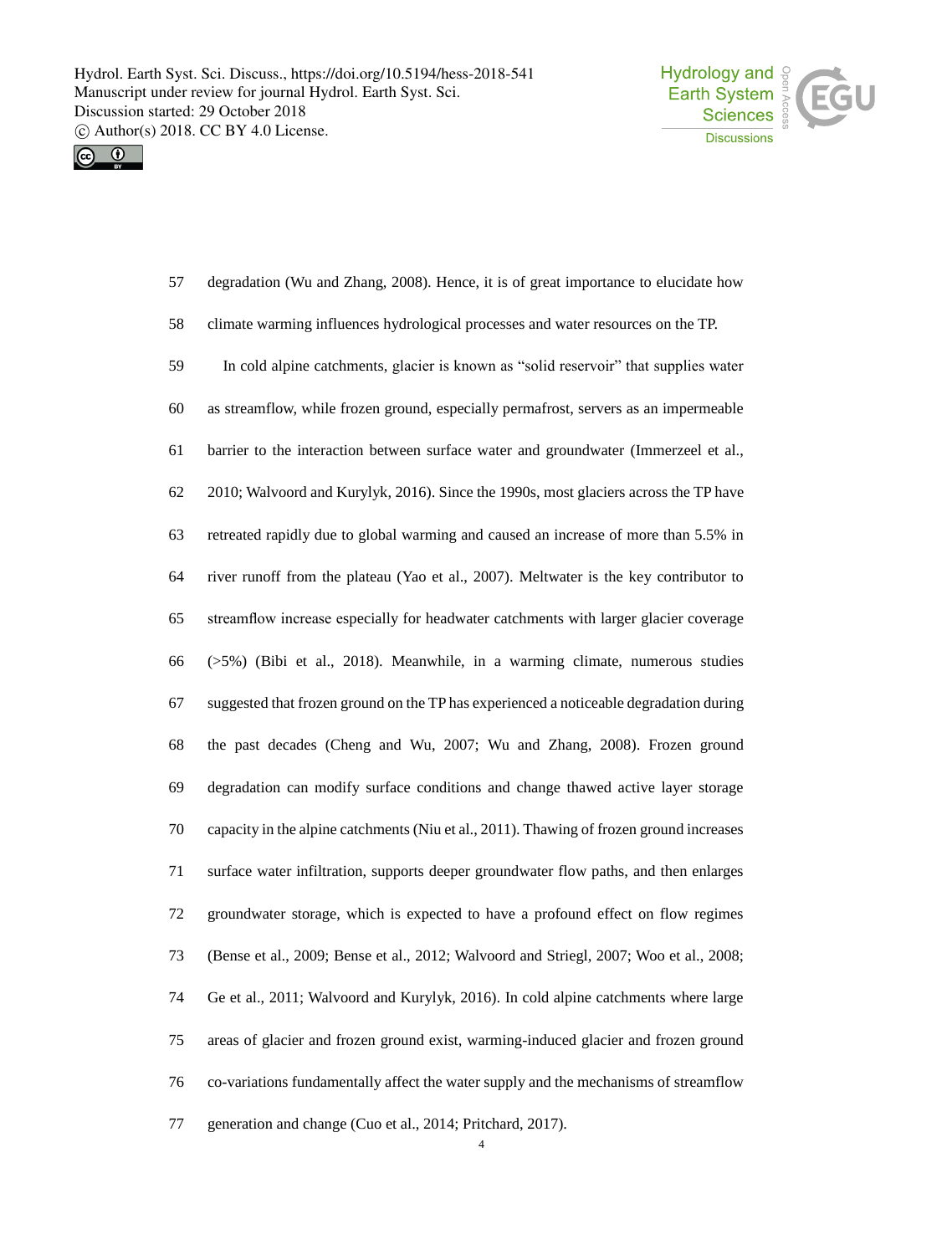



 It is challenging to understand how glacier melt and frozen ground thaw alters the mechanism of streamflow in a warmer climate due to the complicated interactions between hydrological and cryospheric processes. In earlier phase of glacier melt, accelerated glacier retreat will bring large quantities of meltwater available directly for surface runoff or indirectly for groundwater recharge (Bayard et al., 2005). Meanwhile, frozen ground thawing may allow for increased groundwater recharge from meltwater infiltration (Evans and Ge, 2017). Generally, climate warming is hypothesized to generate a quantitative and temporal shift in the partitioning of meltwater between surface runoff and groundwater flow, and thereby alter the quantity and timing of baseflow (Green et al., 2011; Evans et al., 2018). Evans et al. (2015) found that an increase in mean annual surface temperature of 2°C reduced approximately 28% areal extent of permafrost and tripled baseflow contribution to streamflow using a physically based groundwater model in a headwater catchment of the Heihe River on the northern TP. Qin et al. (2016) discovered that the increasing precipitation and the thawing of frozen ground were the main factors on the increase of baseflow with no significant change in surface runoff in the upper Heihe River basin of the northeastern TP. Previous data-based studies indicated that the baseflow has increased especially during winter with a reduction or no pervasive change in summer streamflow in the central and northern TP (Liu et al., 2011; Niu et al., 2016) as well as the Arctic rivers (Walvoord and Striegl, 2007; Smith et al., 2007; St. Jacques and Sauchyn, 2009). Moreover, Bense et al. (2012) suggested that the increasing groundwater storage caused by frozen ground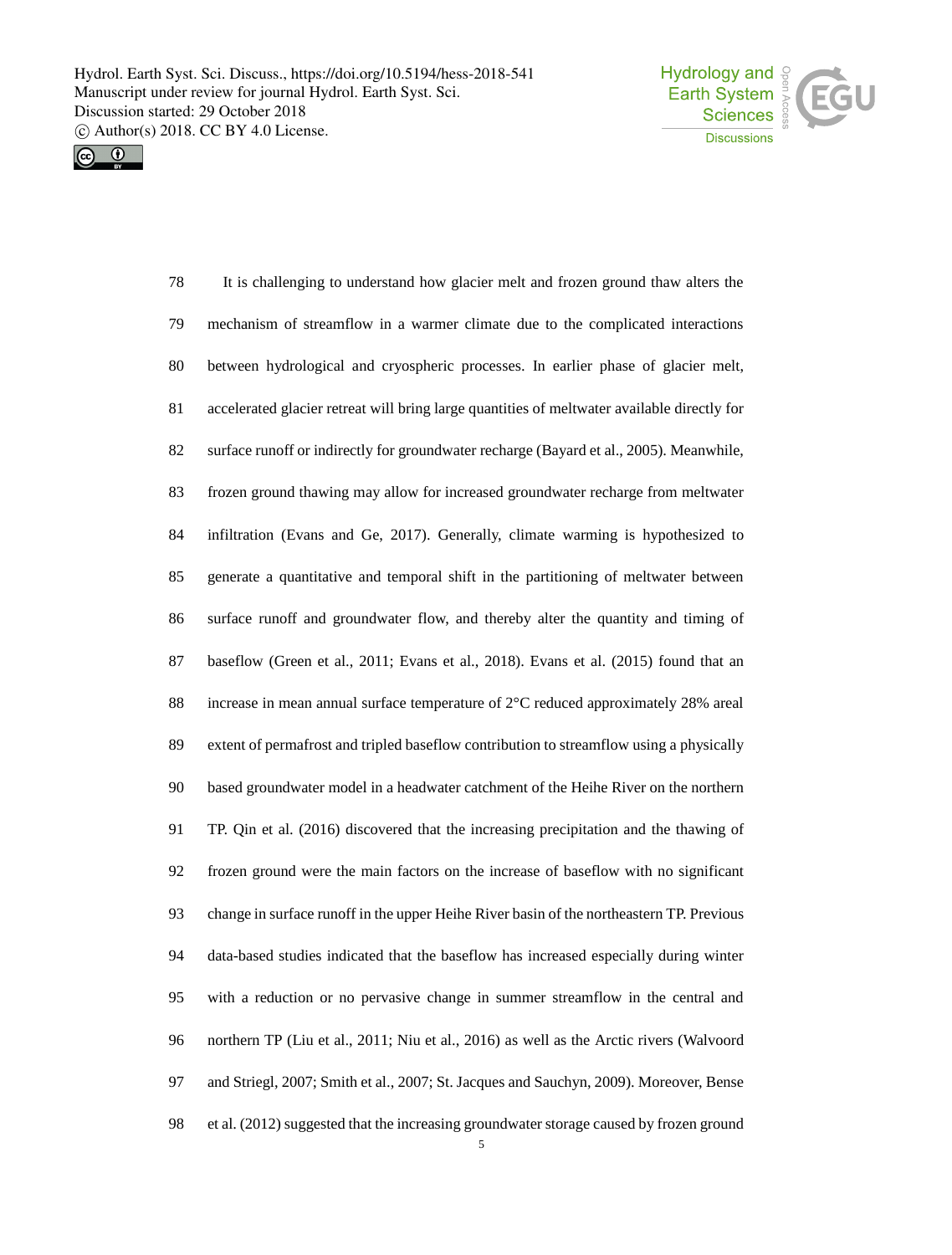



| 99  | degradation would delay baseflow increase possibly by several decades to centuries         |
|-----|--------------------------------------------------------------------------------------------|
| 100 | based on numerical simulations. The slowdown in baseflow recession processes was           |
| 101 | found in the northeastern and central TP (Niu et al., 2011; Niu et al., 2016; Wang et al., |
| 102 | 2017), in northeastern China (Duan et al., 2017), and in Arctic rivers (Lyon et al., 2009; |
| 103 | Lyon and Destouni, 2010; Walvoord and Kurylyk, 2016).                                      |
| 104 | While, previous qualitatively studies were important for understanding the effects of      |
| 105 | climate warming on hydrological changes in cold alpine catchments (Niu et al., 2011;       |
| 106 | Niu et al., 2016; Wang et al., 2017). However, quantitatively characterizing storage       |
| 107 | properties and sensitivity to climate warming in cold alpine catchments is important for   |
| 108 | local water as well as downstream water management (Staudinger, 2017). Moreover,           |
| 109 | revealing the storage characteristics makes it easier to predict hydrological cycle and    |
| 110 | streamflow changes response to warming climate in cold alpine catchments (Singleton        |
| 111 | and Moran, 2010). Thus, this study focuses on quantifying streamflow and aquifer           |
| 112 | storage volume response to changes in glacier melt and frozen ground thaw at               |
| 113 | catchment scale on the southern TP. Given the difficulty of direct measurements for        |
| 114 | catchment aquifer storage (Staudinger, 2017; Käser and Hunkeler, 2016) and low             |
| 115 | spatial resolution for the GRACE satellites to assess total groundwater storage changes    |
| 116 | at catchment scale (Green et al., 2011), an alternative method, namely, recession flow     |
| 117 | analysis, can be theoretically used to derive the active groundwater storage volume in     |
| 118 | the phreatic aquifer to reflect frozen ground degradation in a catchment (Brutsaert and    |
| 119 | Nieber, 1977; Brutsaert et al., 2008). For example, the groundwater storage changes        |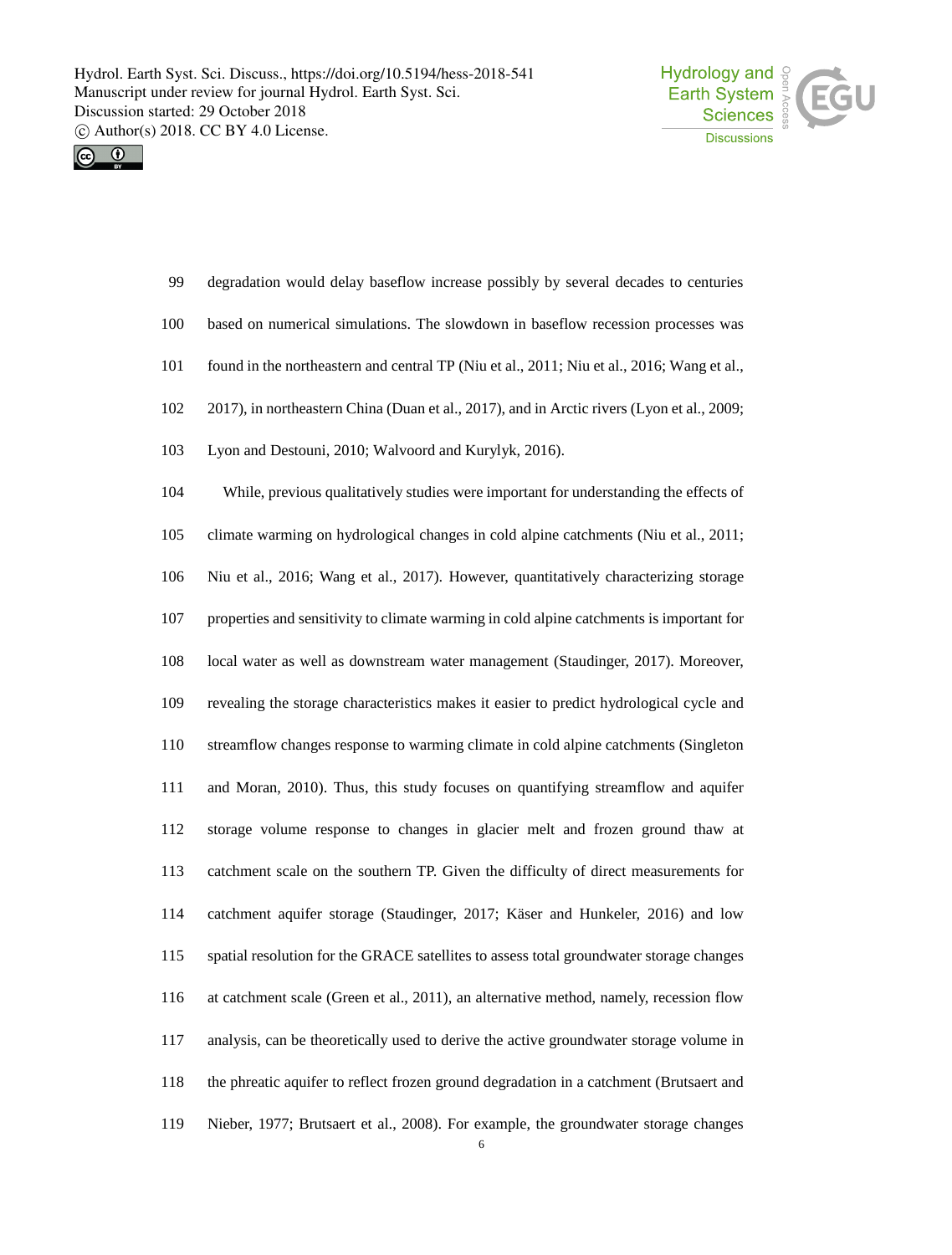



| 120 | have been inferred by recession flow analysis assuming linearized outflow from          |
|-----|-----------------------------------------------------------------------------------------|
| 121 | aquifers into streams (Lin and Yeh, 2017). However, the non-linear of the storage       |
| 122 | discharge relationship dominates baseflow recession processes for most catchments due   |
| 123 | to the complex structures and properties of catchment aquifers (Chapman, 1999; Liu et   |
| 124 | al., 2016). Moreover, groundwater storage computed by assuming the aquifers as linear   |
| 125 | reservoir cannot reflect the actual storage (Wittenberg, 1999). Lyon et al. (2009)      |
| 126 | adopted the non-linear reservoir to fit flow recession curves for derivation of aquifer |
| 127 | attributes, which can be developed for inferring aquifer storage. Buttle (2017) used    |
| 128 | Kirchner (2009) approach for estimating dynamic storage in different basins and found   |
| 129 | that storage and release of dynamic storage may mediate baseflow response to temporal   |
| 130 | changes.                                                                                |
| 131 | In this study, the long-term changes in streamflow and climate factors in a glacier-    |

 fed headwater catchment with frozen ground in the Lhasa River basin of the south- central TP is analyzed using non-parametric tests during the period 1979-2013. The First and Second Glacier Inventory of China is used to assess the response of glacier variations to climate warming. Changes in streamflow components, baseflow recession process and active groundwater storage are examined. The main objectives of this study are (1) to identify the water source for streamflow changes in climate warming; (2) to discuss the water volume changes in the partitioning between surface runoff and groundwater flow due to changes in glacier melt and frozen ground thaw; (3) to quantify active groundwater storage volume by recession flow analysis assuming nonlinearized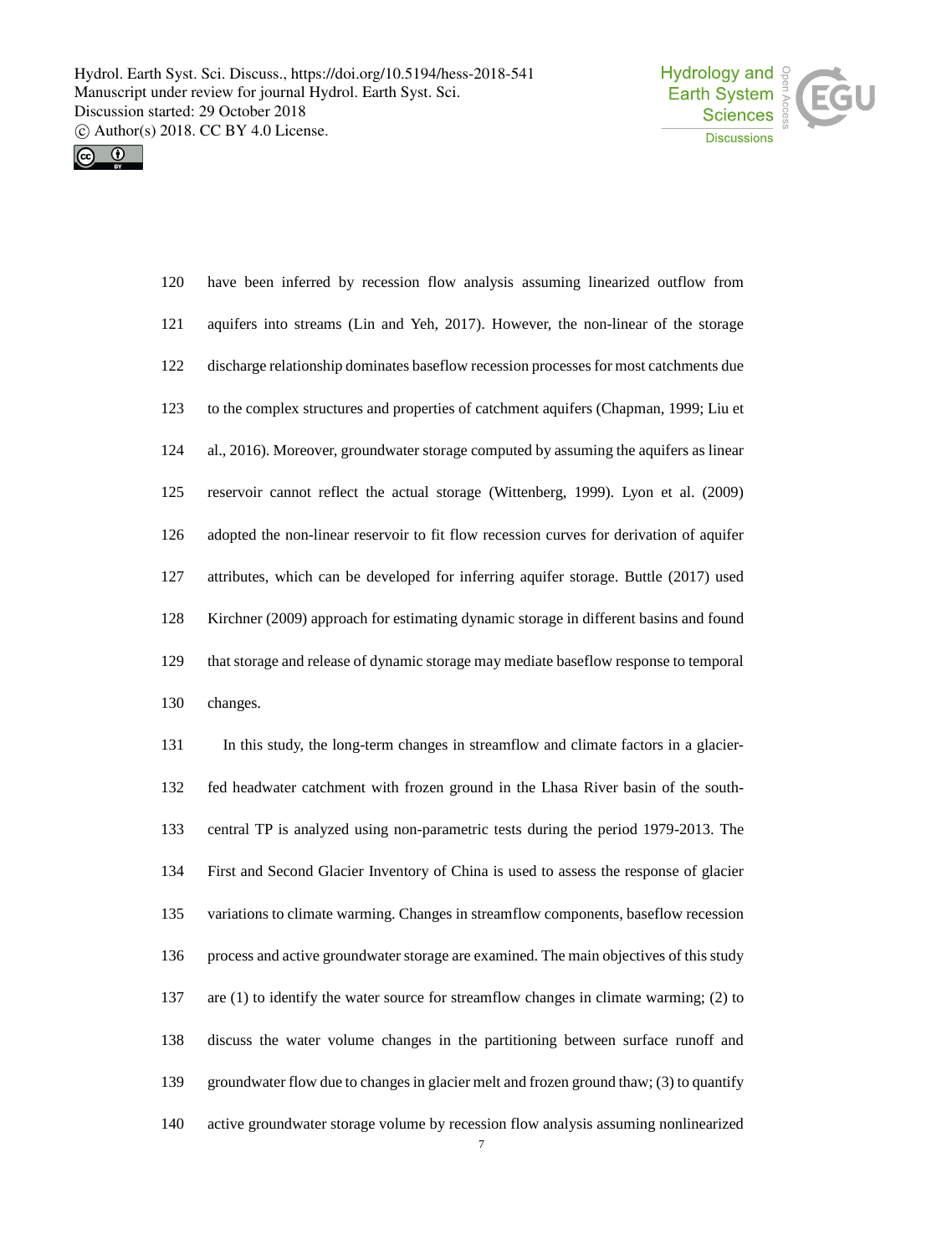



- outflow from aquifers into streams, and to analyze the impacts of the changes in active
- groundwater storage on streamflow variation.
- **2. Materials and Methods**
- **2.1. Study area**

 Located on the south-central TP, the Yangbajain catchment is a glacier-fed headwater catchment with highly frozen ground coverage in the western part of the Lhasa River 147 Basin (Figure 1a). The catchment has an area of approximately  $2.645 \text{ km}^2$  and its elevations range from 4,270 to 6,400 m (Figure 1b). In the east of the catchment, the wide and flat valley (Figure 1b) is located in the Damxung-Yangbajain fault of the southeastern piedmont of Nyainqêntanglha Mountains (Jiang et al., 2016; Yang et al., 2017) with low-lying flat terrain and thicker aquifers due to the great thickness quaternary loose sediment (Wu and Zhao, 2006). The coverage of glacier area is about 11% in the catchment, which is the highest glacierized sub-catchment in the Lhasa 154 River Basin. The total glacier area was about  $316.31 \text{ km}^2$  in 1960 according to the First Chinese Glacier Inventory (Mi et al., 2002) and most glaciers were found along the Nyainqêntanglha Mountains range (Figure 1c). The ablation period of the glaciers ranges from June to September with the glacier termini at about 5,200 m (Liu et al., 2011). According to the new map of permafrost distribution on the TP (Zou et al., 2017), the wide and flat valley is underlain by seasonally frozen ground (Figure 1c). It is estimated that seasonally frozen ground and permafrost accounts for about 64% and 22% of the total catchment area, respectively. The lower limit of alpine permafrost is around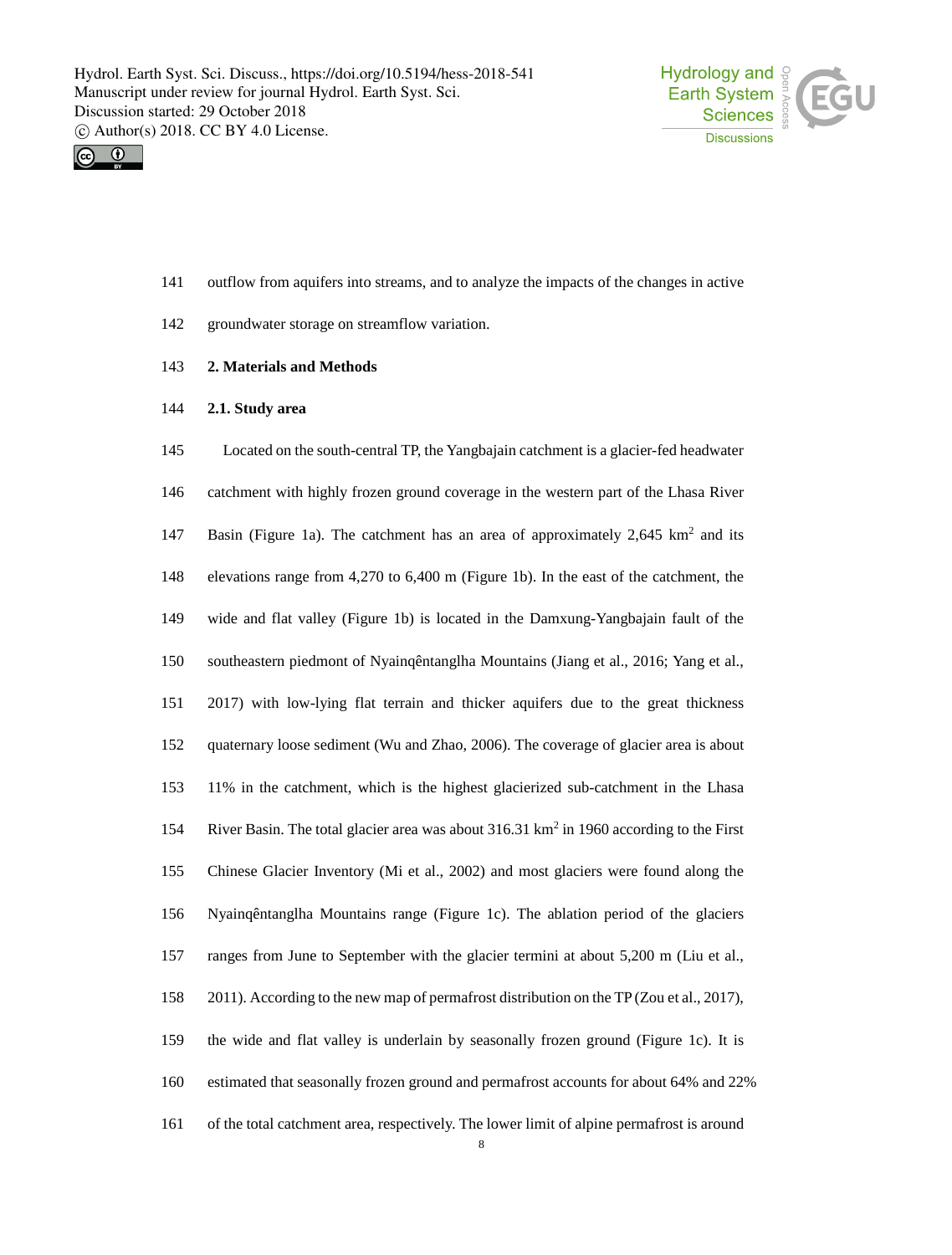



| 162 | 4,800 m, and the thickness of permafrost varies from 5 m to 100 m (Zhou et al., 2000).            |
|-----|---------------------------------------------------------------------------------------------------|
| 163 | The climate in the catchment is characterized by semi-arid temperate monsoon                      |
| 164 | climate. The average annual air temperature of the Yangbajain catchment is                        |
| 165 | approximately -2.3°C with monthly variation from -8.6°C in January to 3.1°C in July               |
| 166 | (Figure 2). The average annual precipitation at the Yangbajain station $(4,305 \text{ m})$ in the |
| 167 | valley is about 427 mm. The intra-annual distribution of precipitation is extremely               |
| 168 | uneven due to the pronounced rainy season during the summer monsoon (June-August)                 |
| 169 | and the dry season lasting the rest of the year. Nearly 73% of the total precipitation            |
| 170 | occurs in summer, while only 1% of the precipitation occurs in winter (December-                  |
| 171 | February) (Figure 2).                                                                             |
| 172 | The average annual runoff depth is 277.7 mm, and the intra-annual distribution of                 |
| 173 | streamflow is uneven. Approximately 63% of the annual streamflow is observed in                   |
| 174 | summer, whereas in the winter season, streamflow is low and accounts for only 4% of               |
| 175 | the annual streamflow (Figure 2). Streamflow is recharged mainly by monsoon rainfall              |
| 176 | and summer meltwater. The river in winter is only recharged by groundwater, which is              |
| 177 | greatly affected by the freeze-thaw cycle of frozen ground and the active layer (Liu et           |
| 178 | al., 2011).                                                                                       |
| 179 | 2.2. Data                                                                                         |

 Daily streamflow and precipitation data at the Yangbajain station (4,305 m) during the period 1979-2013 are collected from Tibet Autonomous Region Hydrology and Water Resources Survey Bureau. The monthly meteorological data at the Damxung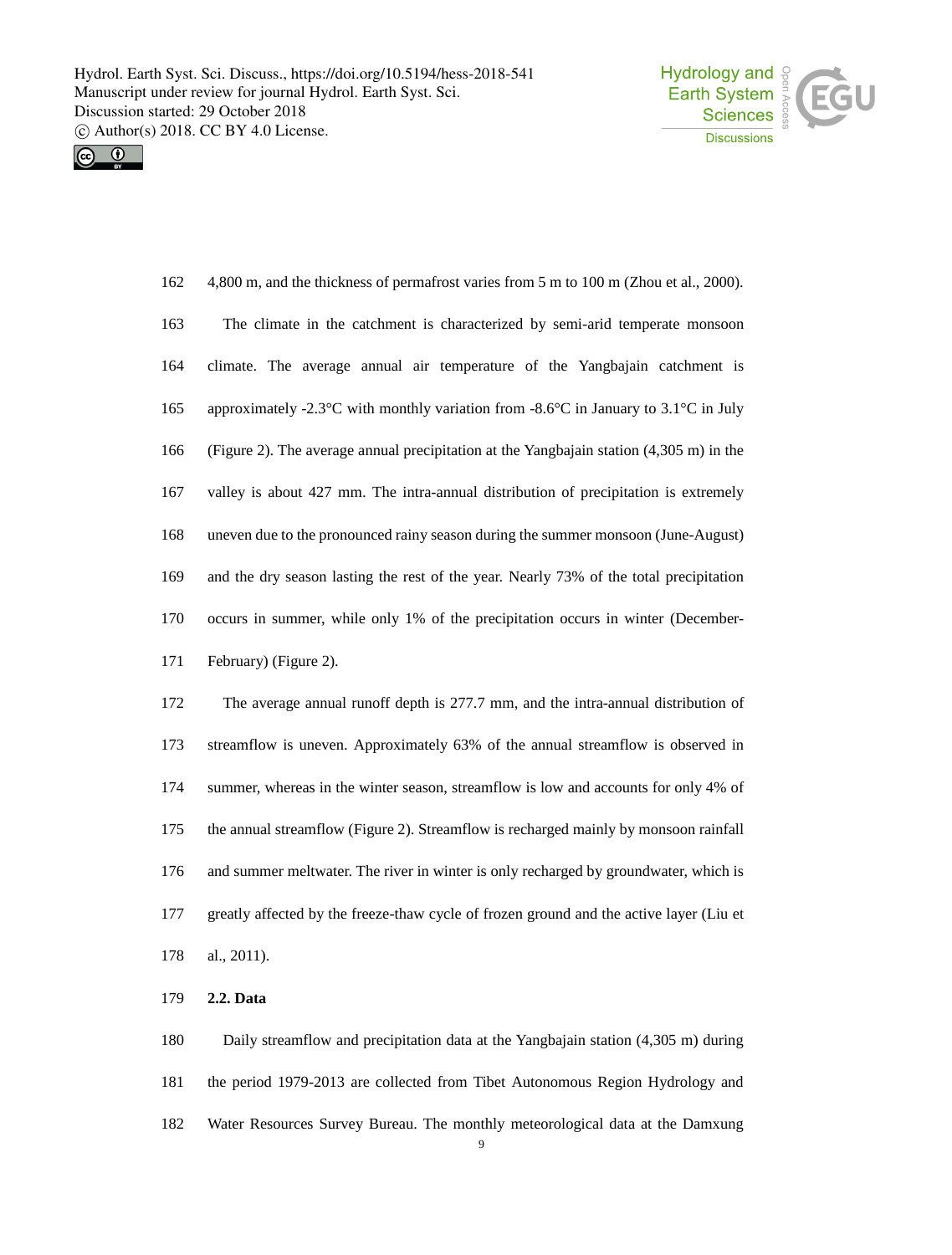



| 183 | station $(4,289 \text{ m})$ , which is neighbor to the Yangbajain catchment (Figure 1a), are             |
|-----|----------------------------------------------------------------------------------------------------------|
| 184 | China Meteorological Data Sharing<br>obtained<br>from the<br>Service<br>System                           |
| 185 | (http://data.cma.cn/) for the years from 1979 to 2013. In this study, the method of                      |
| 186 | meteorological data extrapolation by Prasch et al. (2013) is adopted to obtain the                       |
| 187 | discretisized air temperature (with cell size as 1 km×1 km) of the Yangbajain catchment                  |
| 188 | based on the air temperature of the Damxung station assuming a linear lapse rate. The                    |
| 189 | mean monthly lapse rate is set to 0.44 $^{\circ}$ C 100 m <sup>-1</sup> with elevation below 4,965 m and |
| 190 | $0.78 \text{ °C}$ 100 m <sup>-1</sup> with elevation above 4,965 m in the catchment (Wang et al., 2015). |
| 191 | The glacier and frozen ground data are provided by the Cold and Arid Regions                             |
| 192 | Science Data Center at Lanzhou (http://westdc.westgis.ac.cn/). The distribution, area                    |
| 193 | and volume of glacier are based on the First and Second Chinese Glacier Inventory in                     |
| 194 | 1960 and 2009. The distribution and classification of frozen ground are collected from                   |
| 195 | a new map of permafrost distribution on the Tibetan Plateau (Zou et al., 2017).                          |
| 196 | 2.3. Methods                                                                                             |
| 197 | 2.3.1. Mann-Kendall test with trend free pre-whitening                                                   |

 The Mann-Kendall (MK) test is applied to detect trends of hydro-meteorological time series, which is robust against outliers and is suitable for data with non-normally distributed or non-linear trends (Mann, 1945; Kendall, 1975). To remove the serial correlation from the examined time series, a Trend-Free Pre-Whitening (TFPW) procedure is needed prior to applying the MK test (Yue et al., 2002). A more detailed description of the Trend-Free Pre-Whitening (TFPW) approach was provided by Yue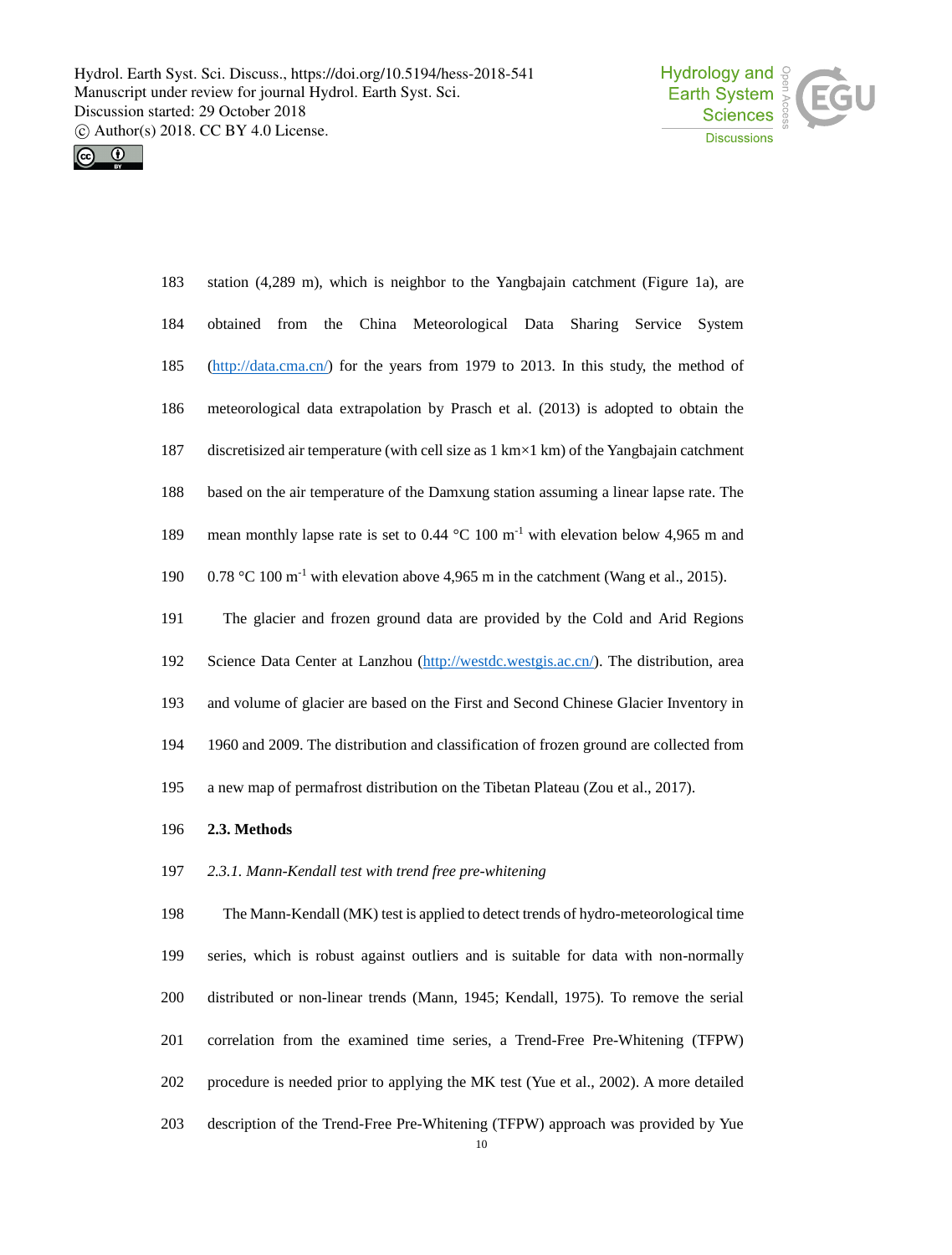



- 204 et al. (2002).
- 205 The MK test statistic *s* is calculated as
- 
- 
- $\sum_{i=1}^{n} \sum_{j=1}^{n} \text{sgn}(x_j x_i)$  $\sum_{i=1}^{n-1} \sum_{j=i+1}^{n}$ sgn  $\sum_{i=1}^{n} \sum_{j=i+1}^{n} \sum_{j=i+1}^{n} \cdots \cdots \sum_{i}^{n}$  $s = \sum_{i=1}^{\infty} \sum_{j=i+1}^{\infty}$ sgn $(x_j - x_i)$ 206  $s = \sum_{i=1}^{n} \sum_{j=1}^{n} sgn(x_j - x_i)$  (1)
- 207 where,  $x_i$  and  $x_i$  are the data values in sequence, *n* is the sequence length, and sgn ( $x_j$ -
- $208$   $x_i$ ) are recorded as

209 
$$
\text{sgn}(x_j - x_i) = \begin{cases} 1, & x_j > x_i \\ 0, & x_j = x_i \\ -1, & x_j < x_i \end{cases}
$$
 (2)

210 The variance of *s* is proposed by the equation (3)

$$
Var(s) = \frac{n(n-1)(2n+5)}{18}
$$
 (3)

212 Then, the standardized test statistic  $Z_C$  can be transformed from statistical value *s*,

213 and is computed by equation (4)

214 
$$
Z_{c} = \begin{cases} \frac{s-1}{\sqrt{\text{Var}(s)}} & s > 0\\ 0 & s=0\\ \frac{s+1}{\sqrt{\text{Var}(s)}} & s < 0 \end{cases}
$$
 (4)

215 When  $|Z_C| \le 1.96$ , there is no significant trend. The trend is at the 5% significance 216 level if  $|Z_C| > 1.96$ , and at the 1% significance level if  $|Z_C| > 2.58$ . A positive value of 217 *Z<sup>C</sup>* indicates an upward trend, whereas a negative value indicates a downward trend in 218 the tested time series.

219 The trend magnitude is computed by Theil-Sen estimator (Sen, 1968)

220 
$$
\beta = \text{median}\left(\frac{x_i - x_j}{i - j}\right), \forall j < i
$$
 (5)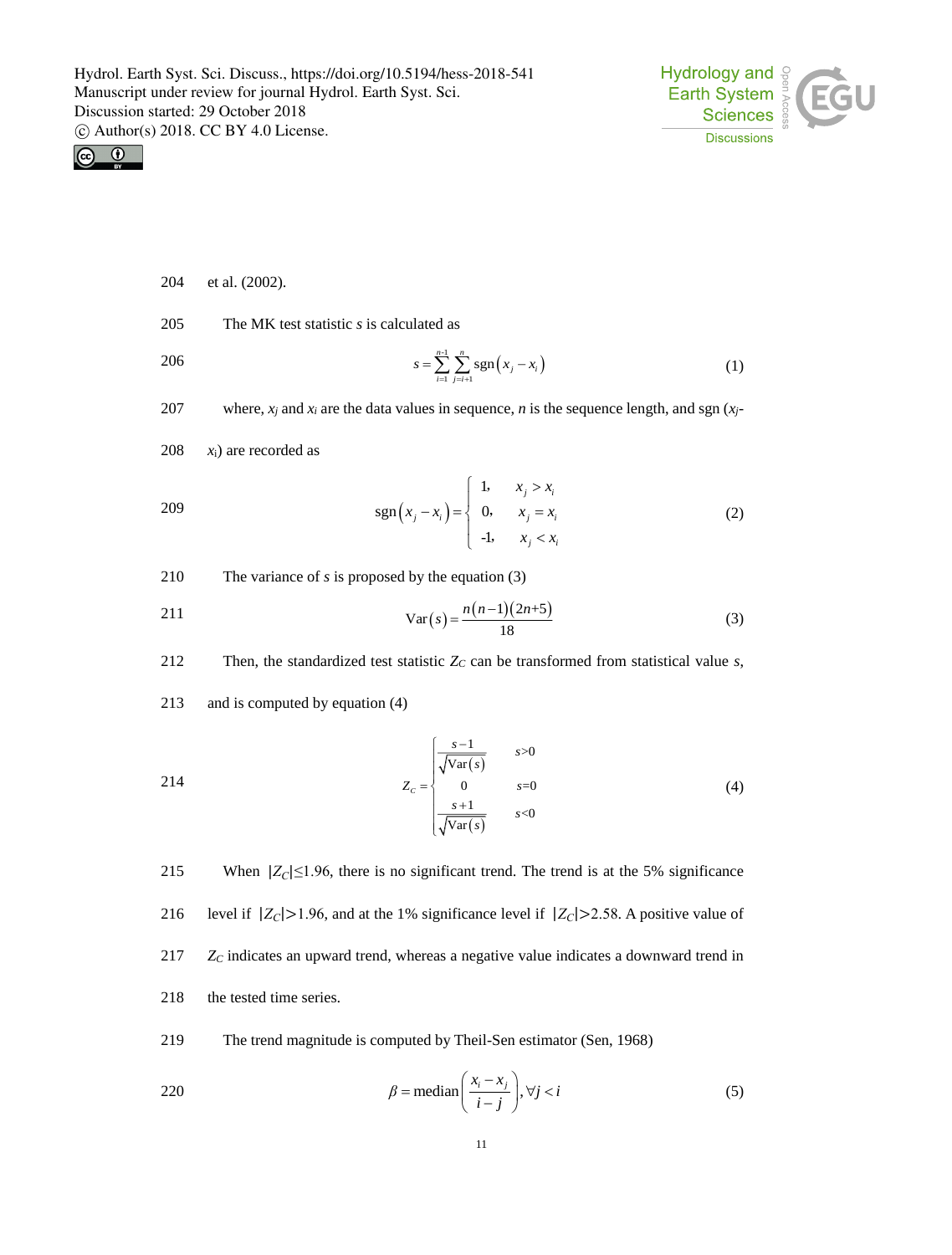



- where 1<*j*<*i*<*n*, a positive value of *β* indicates an upward trend, and a negative value
- indicates a downward trend.
- *2.3.2. Baseflow separation*
- In this paper, the most widely used one-parameter digital filtering algorithms is
- adopted for baseflow separation (Lyne and Hollick, 1979). The first filter equation is
- expressed as

227 
$$
q_t = \alpha q_{t-1} + \frac{1+\alpha}{2} (Q_t - Q_{t-1})
$$
 (6)

- $b_t = Q_t q_t$  (7)
- 229 where  $q_t$  and  $q_{t-1}$  are the filtered quickflow at time step *t* and *t*-1, respectively;  $Q_t$  and
- 230 *Q*<sub> $t-1$ </sub> are the total runoff at time step *t* and *t*-1; *b<sub>t</sub>* is the filtered baseflow. *α* is the filter
- parameter, ranging from 0.9 to 0.95.
- *2.3.3. Determination of active groundwater storage*

 The method of recession flow analysis is widely used to investigate the baseflow recession characteristics and the storage discharge relationship of catchments (Gao et al., 2017). Physical considerations based on hydraulic groundwater theory suggest that the groundwater storage in a catchment can be approximated as a power function of baseflow rate at the catchment outlet (Brutsaert, 2008)

- $S = Ky^m$  (8)
- where *y* is the rate of baseflow in the stream in a catchment, *S* is the volume of active groundwater storage in the catchment aquifers (see in Figure 3), abbreviated as groundwater storage in the following context. And *K* and *m* are constants depending on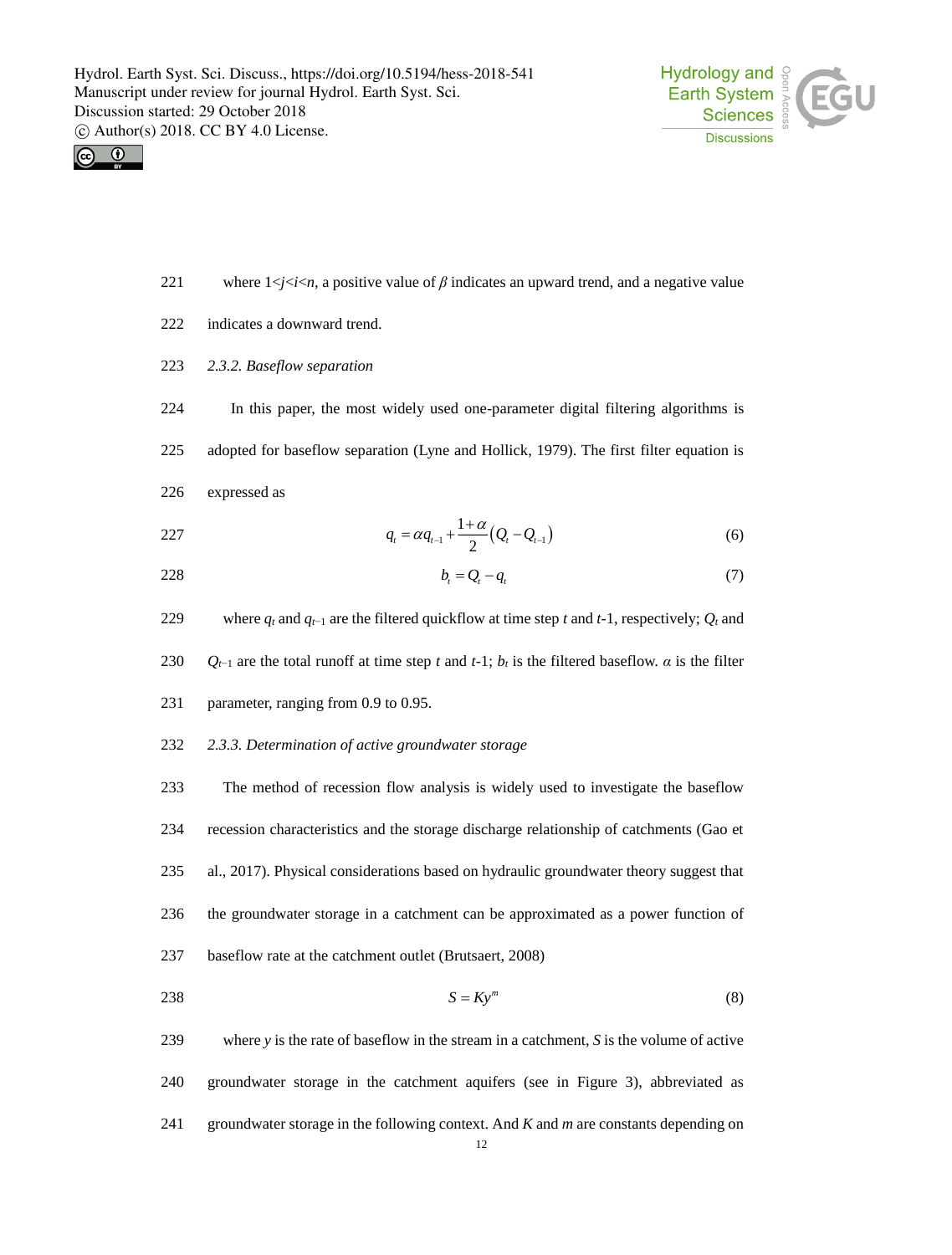



| the catchment physical characteristics. K represents the time scale of the catchment          | 242 |
|-----------------------------------------------------------------------------------------------|-----|
| streamflow recession process, commonly referred to as baseflow recession coefficient.         | 243 |
| During a period without precipitation and evapotranspiration, the flow in a stream            | 244 |
| can be assumed to depend solely on the groundwater storage from the upstream aquifers.        | 245 |
| For such baseflow conditions, the conservation of mass equation can be represented as         | 246 |
| $\frac{dS}{dt} = -y$<br>(9)                                                                   | 247 |
| where $t$ is the time. Substitution of equation $(8)$ in equation $(9)$ yields                | 248 |
| $-\frac{dy}{dt} = ay^b$<br>(10)                                                               | 249 |
| where $dy/dt$ is the temporal change of the baseflow rate during recessions, and the          | 250 |
| constants a and b are called the recession intercept and recession slope of plots of $-dy/dt$ | 251 |
| versus y in log-log space, respectively. The parameters of $K$ and $m$ in equation (8) can    | 252 |
| be expressed by a and b, where $K=1/\lceil a(2-b)\rceil$ and $m=2-b$ . In the storage         | 253 |
| discharge relationship, the aquifer responds as a linear reservoir if $b=1$ , and as non-     | 254 |
| linear reservoir if $b \neq 1$ .                                                              | 255 |
| In our study, the baseflow recession data are selected from the streamflow                    | 256 |
| hydrographs, which remarkably decline for at least 3 days after rainfall ceases and           | 257 |
| remove the first 2 days to avoid the impact of storm flow (Brutsaert and Lopez, 1998).        | 258 |

 A variable time interval Δ*t* is used to properly scale the observed drop in streamflow to avoid discretization errors on -*dy*/*dt*~*y* plot due to measurement noise, especially in the log-log space (Rupp and Selker, 2006; Kirchner, 2009). Meanwhile, the difference of baseflow Δ*y* in the catchment exceeds a critical precision threshold Δ*y*crit of 0.02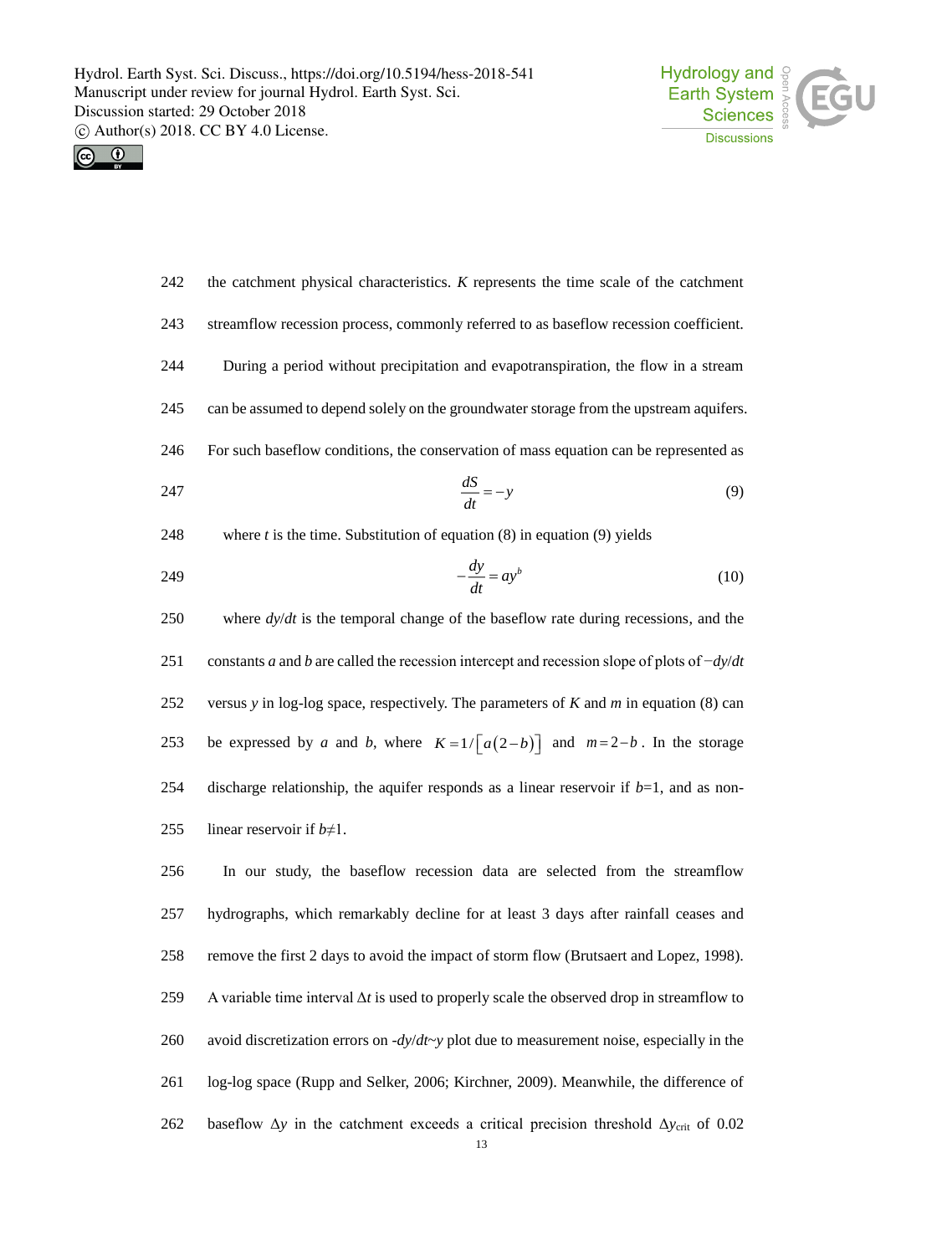



| 263 | $mm/day$ . Then the constants a and b are fit by using a non-linear least squares through         |
|-----|---------------------------------------------------------------------------------------------------|
| 264 | all data points of $-dy/dt$ versus y in log-log space for all years (1979-2013) to avoid the      |
| 265 | difficulty of defining a lower envelop of the scattered points (Lyon et al., 2009). With          |
| 266 | the fixed slope b during recessions (i.e., $b \neq 1$ remains constant), it should be possible to |
| 267 | observe changes in catchment aquifer properties by fitting the intercept $a$ as a variable        |
| 268 | across different years. Since the values of $K$ and $m$ for each year can be calculated by        |
| 269 | fitting recession intercept $a$ and the fixed slope $b$ , the groundwater storage $S$ in a        |
| 270 | catchment is obtained through equation (8) based on average rate of baseflow during               |
| 271 | recessions.                                                                                       |

### **3. Results and Discussion**

#### **3.1. Variation of annual streamflow and its components**

 The annual streamflow of the Yangbajain catchment shows an increasing trend at the 5% significance level with a mean rate of about 12.30 mm/10a over the period 1979- 2013 (Table 1 and Figure 4a). Meanwhile, annual mean air temperature exhibits an 277 increasing trend at the 1% significance level with a mean rate of about  $0.28 \text{ °C}/10a$  (Table 1 and Figure 5a). However, annual precipitation has nonsignificant trend during this period (Table 1 and Figure 5b). The similar variation trends between annual streamflow and annual air temperature indicate that the changes of air temperature may act as a primary climatic factor for streamflow increase.

 As the significant rising of air temperature, glacier in the catchment has been retreating continuously. According to the twice Chinese Glacier Inventory (I & II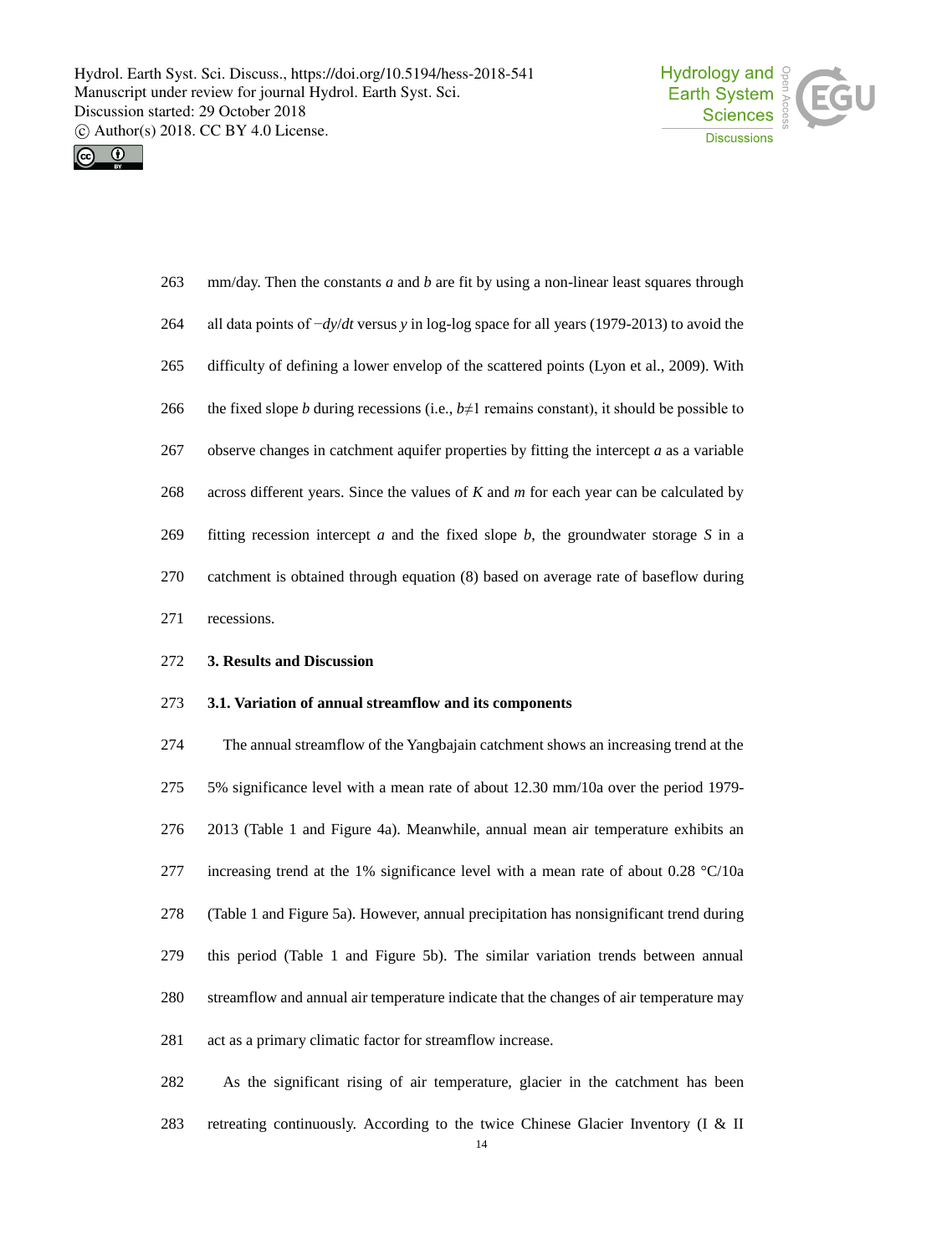



| 284 | volume) in 1960 and 2009, the total glacial area and volume have decreased by 38.06                         |
|-----|-------------------------------------------------------------------------------------------------------------|
| 285 | $km^2$ (12.0%) and 0.47×10 <sup>10</sup> m <sup>3</sup> (26.2%) over the past 50 years (Figure 6). With the |
| 286 | nonsignificant increase of annual precipitation, it is reasonable to attribute annual                       |
| 287 | streamflow increase to the accelerated glacier retreat as the consequence of increasing                     |
| 288 | annual air temperature. This conclusion is also consistent with previous results by                         |
| 289 | Prasch et al. (2013), who suggested that glacial meltwater contribution to streamflow                       |
| 290 | would remain increase in the Yangbajain catchment together with significant increase                        |
| 291 | in streamflow and nonsignificant trend in precipitation by quantifying present and                          |
| 292 | future glacier meltwater contribution to runoff.                                                            |

 Overall, the annual mean baseflow contributes about 59% of annual mean streamflow in the catchment through baseflow separation method. As annual streamflow increases significantly, it is necessary to analyze to what extent the changes in two streamflow components lead to streamflow increase. The result shows that annual baseflow exhibits a significant increasing trend at the 1% level with a mean rate of about 10.95 mm/10a over the period 1979-2013 (Table 1 and Figure 4b). This trend is statistically nonsignificant for annual quickflow during the period (Table 1). Thus, the increase in baseflow is the main contributor to streamflow increase. It can be further concluded that streamflow is recharged by the increased meltwater from the accelerated glacier retreat which may be partly stored in soil and aquifers in the wide and flat valley (Figure 1b), and subsequently discharge into streams as baseflow.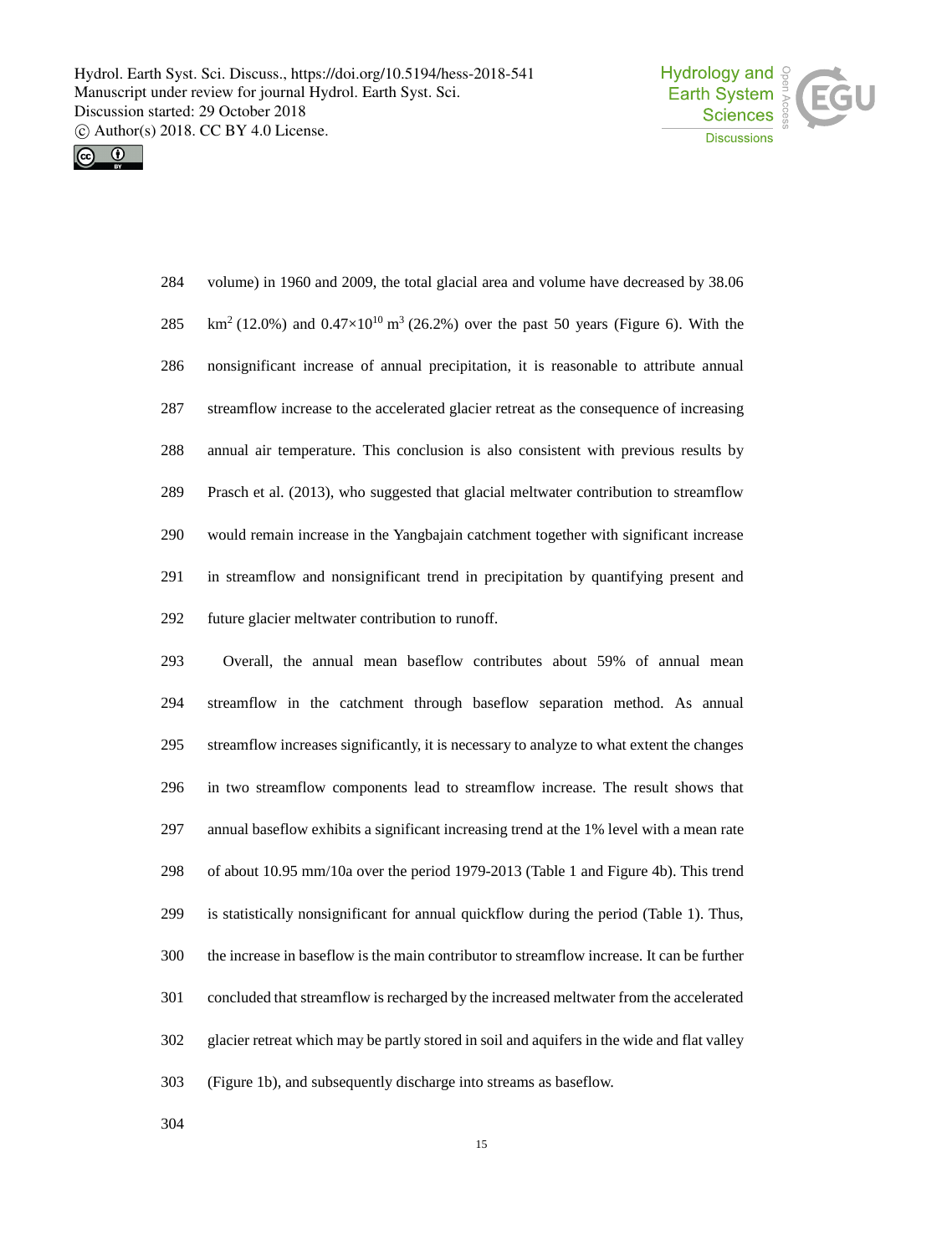



### **3.2. Variation of seasonal streamflow and its components**

| 306 | The hydrograph of the Yangbajing catchment shows obvious intra-annual variation                   |
|-----|---------------------------------------------------------------------------------------------------|
| 307 | (Figure 2). Streamflow sources and main components also change with the streamflow                |
| 308 | magnitude. The variation trends of streamflow regimes also change across seasons. In              |
| 309 | autumn, winter, and spring, both streamflow and baseflow show significant increasing              |
| 310 | trends at least at the 5% level (Figures 7c, 7d and 7a). However, quickflow exhibits              |
| 311 | nonsignificant trend for all seasons (Table 1). Streamflow increases significantly at the         |
| 312 | 5% level in autumn and the increasing trends reach the significant level of 1% in winter          |
| 313 | and spring. Baseflow increases significantly at the 1% level in spring and autumn and             |
| 314 | the increasing trend is at the 5% significance level in winter. However, the trends are           |
| 315 | not statistically significant for both streamflow and its two components (quickflow and           |
| 316 | baseflow) in summer (Figure 7b). As to the meteorological factors, mean air                       |
| 317 | temperature in all seasons increase significantly at the 1% level especially during winter        |
| 318 | with the rate of about $0.51^{\circ}$ C/10a (Table 1 and Figure 8), whereas precipitation in each |
| 319 | season shows nonsignificant trend during these years (Table 1).                                   |

 Compared with monsoon rainfall as the main water source for summer which accounts for about 73% of the total precipitation in the whole year, the corresponding meltwater from glacier is considerable but its contribution to streamflow is limited. Moreover, the summer meltwater and rainfall will partly infiltrate into soils and aquifers. Carey and Quinton (2004) suggests that in snow and permafrost catchments with the thin river valley and the steep slopes, meltwater infiltrates soils and resides in temporary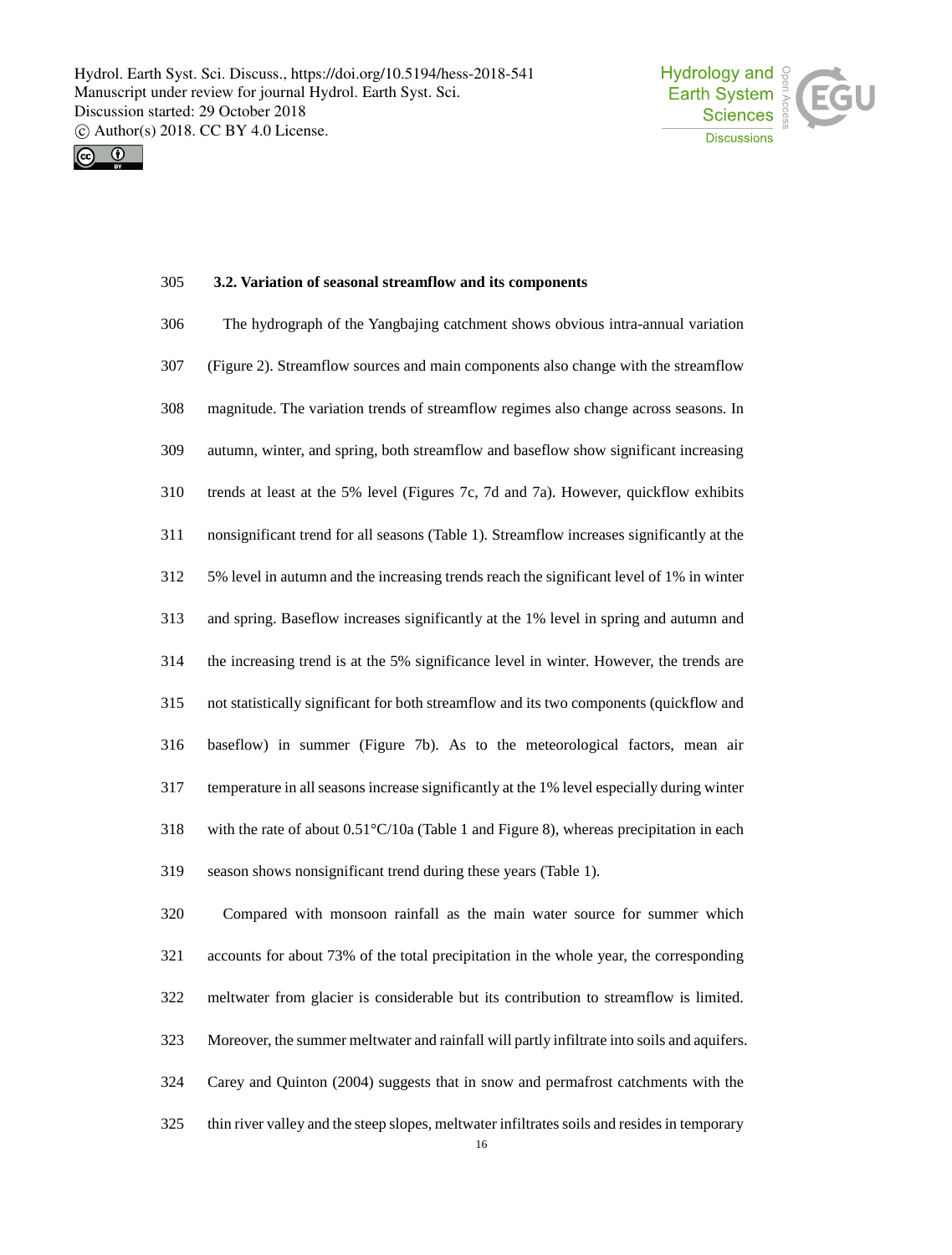



 storage at the beginning of the melt period, and then are allowed to rapidly drain through surface layers. However, due to thicker aquifers in the wide and flat catchment valley (Figure 1b), summer meltwater and rainfall stored in aquifers are allowed to release slowly from groundwater storage as baseflow in the following seasons, which has led to the stability of baseflow in summer and the significant increase of baseflow in autumn, winter and spring.

### **3.3. Variation of baseflow recession rate and groundwater storage**

 Using the data selected procedure mentioned in the section 2.3.3, we adopted daily streamflow and precipitation records from September to December (the autumn and early winter) over the period 1979-2013 in the catchment, during which the hydrograph with little precipitation usually declines consecutively and smoothly. The fitted slope *b* is equal to 1.79 through the non-linear least square fit of equation (10) for all data points of -*dy*/*dt* versus *y* in log-log space during the period 1979-2013. With the fixed slope *b*=1.79, the recession coefficient *K* and groundwater storage *S* can be quantified by all decades of the 1980s, 1990s and 2000s, and year-to-year from 1979 to 2013. For each decade, the recession intercept *a* could be fitted by the fixed slope *b*=1.79. Then, the values of *K* and *m* for each decade can be determined with the fitted recession intercept *a* and the fixed slope *b*. And the groundwater storage *S* for each decade can be directly estimated from the average rate of baseflow during recession period and the values of *K* and *m* through equation (8). Meanwhile, the recession coefficient *K* and groundwater storage *S* for each year can also be calculated according to the above procedure.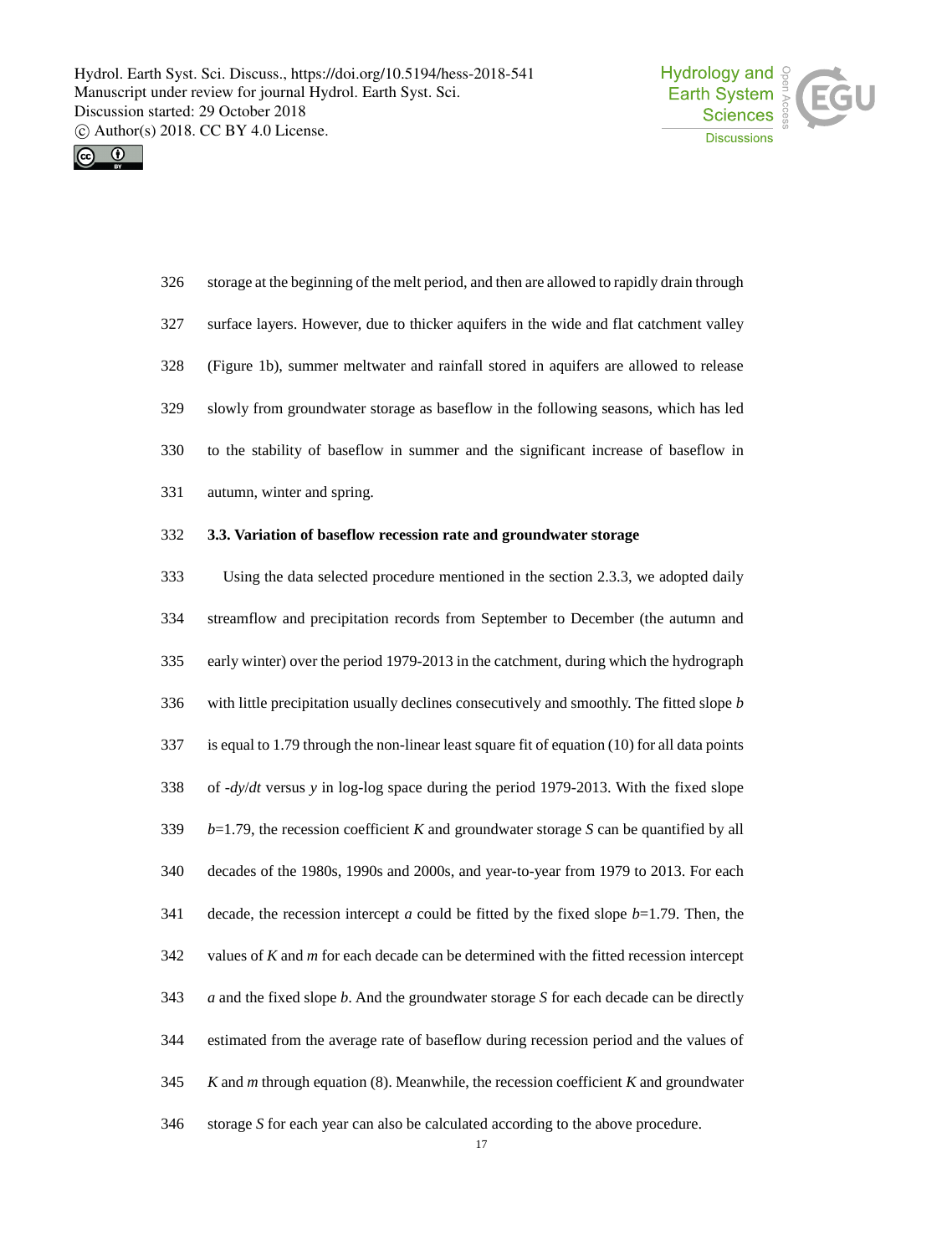



| 347 | Figure 9 shows the non-linear least square fit of equation (10) to the plot of $-dy/dt$                                                    |
|-----|--------------------------------------------------------------------------------------------------------------------------------------------|
| 348 | versus y in log-log space for all recession data points of the observation records for each                                                |
| 349 | decade of the 1980s, 1990s and 2000s, respectively. As shown in Figure 9, the recession                                                    |
| 350 | data points and fitted recession curves of each decade gradually move downward as                                                          |
| 351 | time goes on. It indicates that, with the fixed slope $b$ , the recession intercept $a$ gradually                                          |
| 352 | decreases and recession coefficient $K$ gradually increases. The values of recession                                                       |
| 353 | coefficient K for each decade are respectively 77 mm <sup>0.79</sup> d <sup>-0.21</sup> , 84 mm <sup>0.79</sup> d <sup>-0.21</sup> and 103 |
| 354 | $mm^{0.79}d^{0.21}$ in the 1980s, 1990s and 2000s through recession flow analysis, which is                                                |
| 355 | consistent with the results in Figure 9. Figure 10a shows the inter-annual variation of                                                    |
| 356 | recession coefficient $K$ during the period 1979-2013. The recession coefficient $K$                                                       |
| 357 | increases slowly in the 1980s, fluctuates slightly in the 1990s and increases rapidly in                                                   |
| 358 | the 2000s. But its overall increasing trend is similar to the results obtained from decades                                                |
| 359 | analysis. The trend of recession coefficient $K$ shows significant increase at the 5% level                                                |
| 360 | at a rate of about 7.70 ( $mm^{0.79}d^{0.21}$ )/10a from 1979 to 2013. This long-term variation                                            |
| 361 | of recession coefficient $K$ from September to December indicates that baseflow                                                            |
| 362 | recession process during autumn and early winter gradually slows down in the                                                               |
| 363 | catchment.                                                                                                                                 |
| 364 | The mean values of groundwater storage S for each decade are 130 mm, 148 mm and                                                            |

 188 mm in the 1980s, 1990s and 2000s, respectively. The trend analysis suggests that the groundwater storage *S* shows an increasing trend at the 5% significance level with a rate of about 19.32 mm/10a during the period 1979-2013 (Figure 10b). It indicates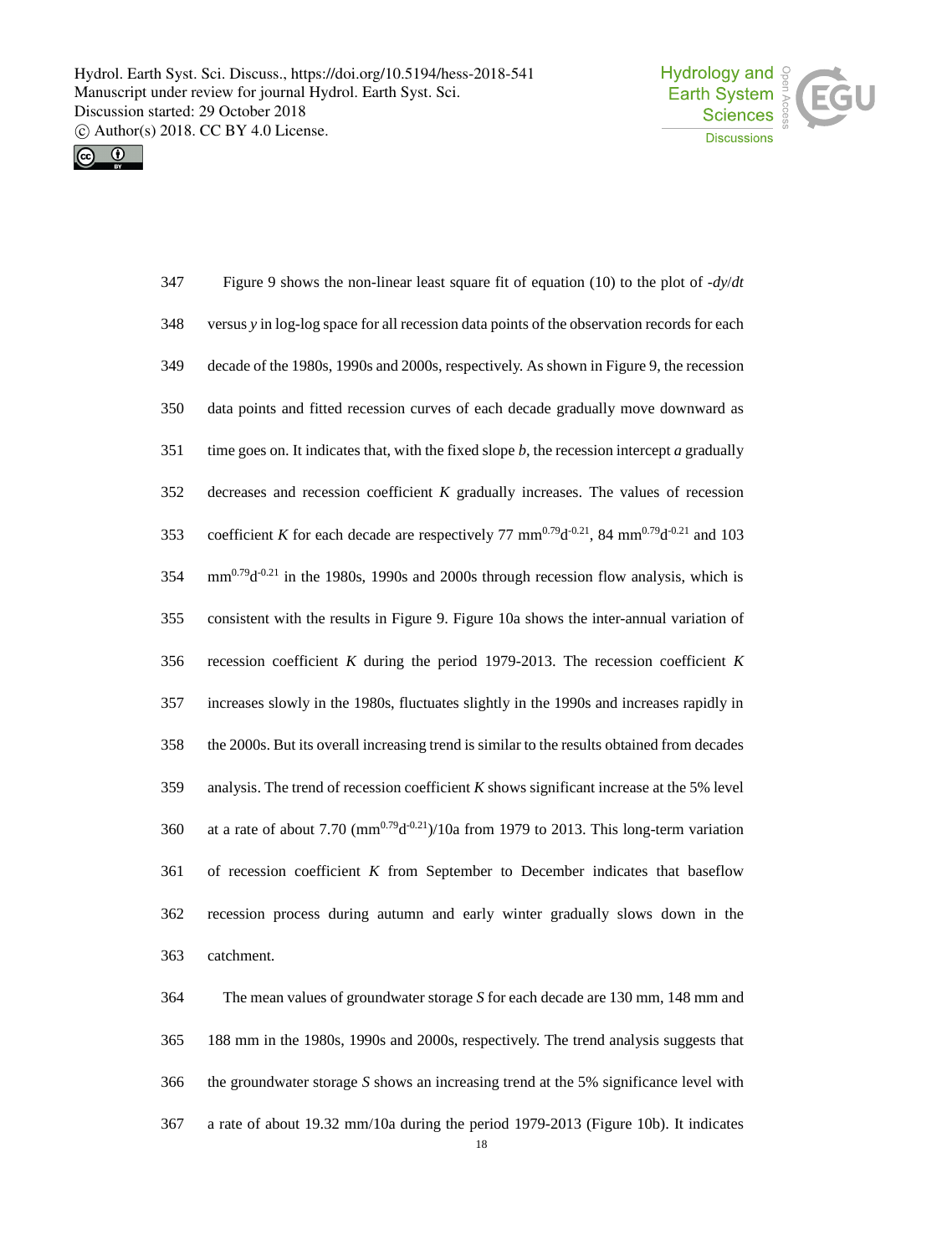



| 368 | that groundwater storage has been enlarged during autumn and early winter. The long-       |
|-----|--------------------------------------------------------------------------------------------|
| 369 | term trend of groundwater storage S from 1979 to 2013 is consistent with the values        |
| 370 | across decades. The inter-annual variation of groundwater storage $S$ is also similar with |
| 371 | recession coefficient $K$ (Figure 10a and 10b).                                            |

 The increased groundwater storage *S* in autumn and early winter is associated with the hypothesis that frozen ground degradation due to the significant rising air temperature during autumn and winter (Figure 8c and 8d), which can enlarge groundwater storage capacity (Niu et al., 2016). Figure 3 depicts the changes of surface flow and groundwater flow paths in a glacier-fed and underlying-frozen ground catchment under past climate and warmer climate, respectively. As frozen ground extent continues to decline and active layer thickness continues to increase in the wide and flat valley, the enlargement of groundwater storage capacity can provide enough storage space to accommodate increasing meltwater, and support more meltwater to percolate into deeper aquifers rather than surface layers, and thereby increase groundwater storage in the valley floor (Figure 3). Then, the increase of groundwater storage in autumn and earlier winter allows more groundwater discharge into streams as baseflow, and lengthens the time scale of the baseflow recession process indicated by recession coefficient *K*. This leads to increase baseflow and slow baseflow recession processes in autumn and early winter, as is shown in Figure 7c, 7d and Figure 10a. In the late winter and spring, the increase of baseflow (Figure 7d and 7a) can be explained by the delayed release of increased groundwater storage.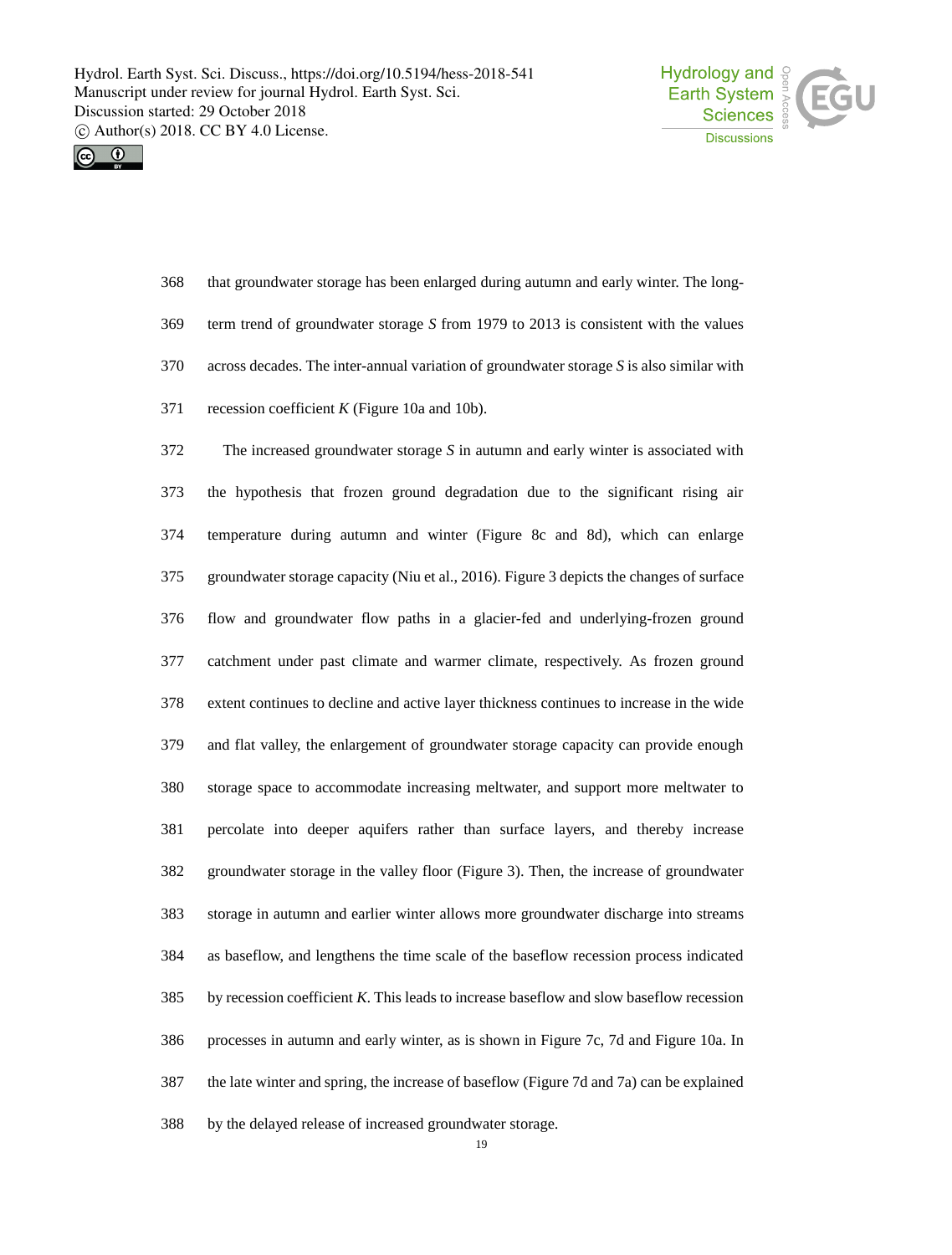



# **4. Conclusions**

| 390 | In this study, the changes of hydro-meteorological variables were evaluated to          |
|-----|-----------------------------------------------------------------------------------------|
| 391 | identify the main climatic factor for streamflow increase during the period 1979-2013   |
| 392 | of the Yangbajain catchment, a sub-catchment with larger glacierization and large-scale |
| 393 | frozen ground in the Lhasa River basin in the south-central TP. We analyzed the changes |
| 394 | of streamflow components through baseflow separation method. We quantified              |
| 395 | baseflow recession process and active groundwater storage in autumn and early winter    |
| 396 | by recession flow analysis assuming nonlinearized outflow from aquifers into streams,   |
| 397 | and analyzed the seasonal variations of streamflow and its components in response to    |
| 398 | the changes in active groundwater storage.                                              |
| 399 | We find that the increase of annual streamflow is mainly due to the increase of annual  |
| 400 | baseflow, which is caused by increased temperature rather than precipitation in the     |
| 401 | long-term period. The decreased glacial volume due to climate warming has supplied      |
| 402 | large quantities of glacial meltwater which recharges aquifers and resides in temporary |
| 403 | storage during summer, and then releases as baseflow during the following seasons.      |
| 404 | Moreover, the increase of active groundwater storage in autumn and early winter can     |
| 405 | partly be attributed to the enlargement of groundwater storage capacity by frozen       |
| 406 | ground degradation, which can provide storage spaces for increased glacial meltwater.   |
| 407 | This can partly explain why baseflow volume increases and baseflow recession process    |
| 408 | slows down in autumn, winter, and spring seasons.                                       |
| 409 | This study provides a fundamental understanding of the changes in streamflow and        |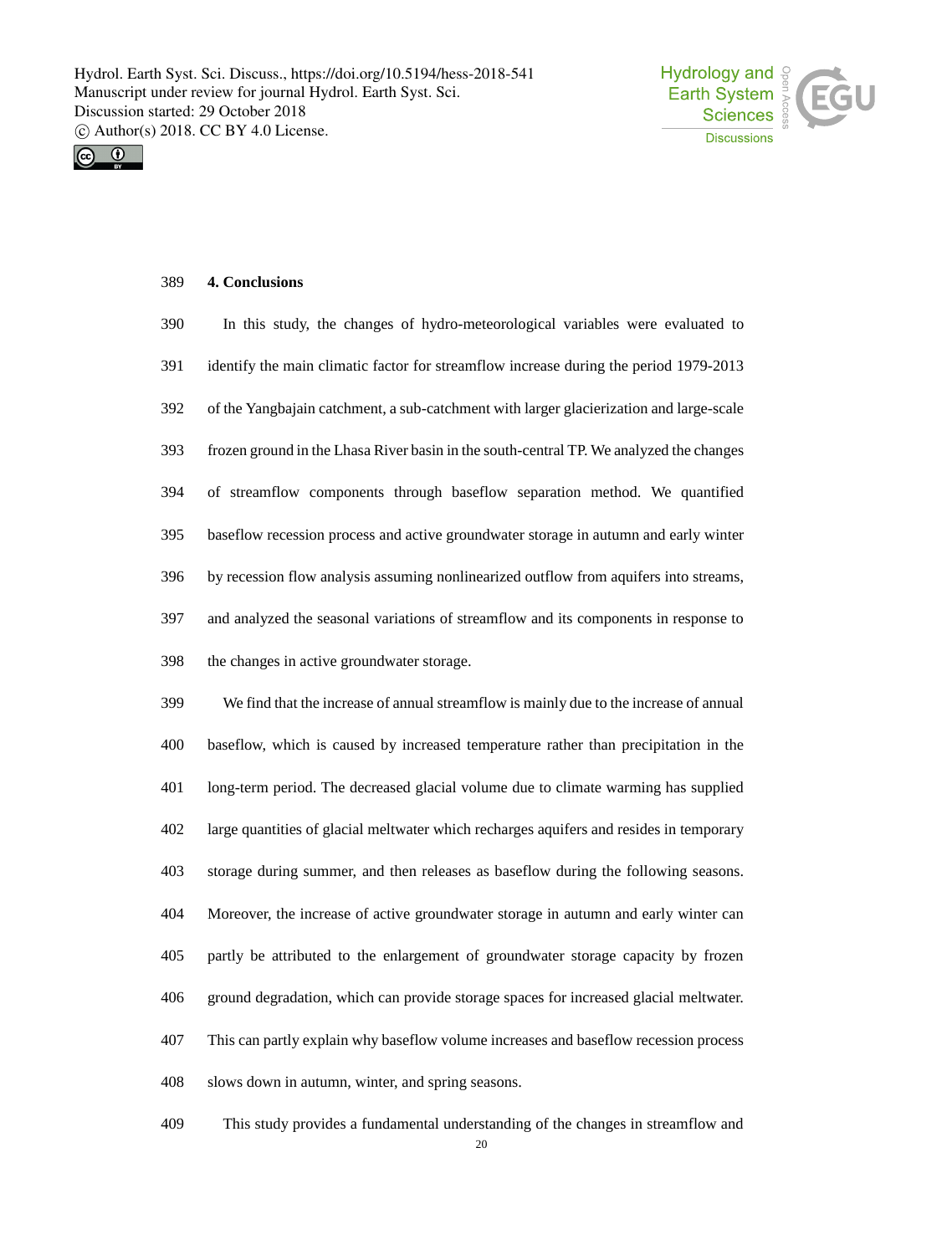



- groundwater storage under warming climate. It is of great importance to predict the
- effects of future climate changes on water resources and hydrological processes in
- highly glacier-fed and large-scale frozen ground regions. Further analysis is needed to
- quantify summer meltwater contribution to streamflow, and to explore the change of
- groundwater storage capacity as frozen ground continues to degrade.
- **Acknowledgements:**
- This work was supported by the National Natural Science Foundation of China (NSFC) (grants 91647108, 91747203), the Science and Technology Program of Tibet Autonomous Region (2015XZ01432), and the Special Fund of the State Key Laboratory of Hydrology-Water Resources and Hydraulic Engineering (no 20185044312).

#### **References**

- Bayard, D., Stähli, M., Parriaux, A., and Flühler, H.: The influence of seasonally frozen
- soil on the snowmelt runoff at two alpine sites in southern Switzerland, Journal of Hydrology, 309(1), 66-84, doi:10.1016/j.jhydrol.2004.11.012, 2005.
- Bense, V. F., G. Ferguson., and H. Kooi.: Evolution of shallow groundwater flow systems in areas of degrading permafrost, Geophys. Res. Lett., 36, L22401, doi:10.1029/2009GL039225, 2009.
- Bense, V. F., Kooi, H., Ferguson, G., and Read, T.: Permafrost degradation as a control on hydrogeological regime shifts in a warming climate, Journal of Geophysical
- Research Earth Surface, 117, F03036, doi:10.1029/2011JF002143, 2012.
- Bibi, S., Wang, L., Li, X. P., Zhou, J., Chen, D. L., and Yao, T. D.: Climatic and
- associated cryospheric, biospheric, and hydrological changes on the TibetanPlateau: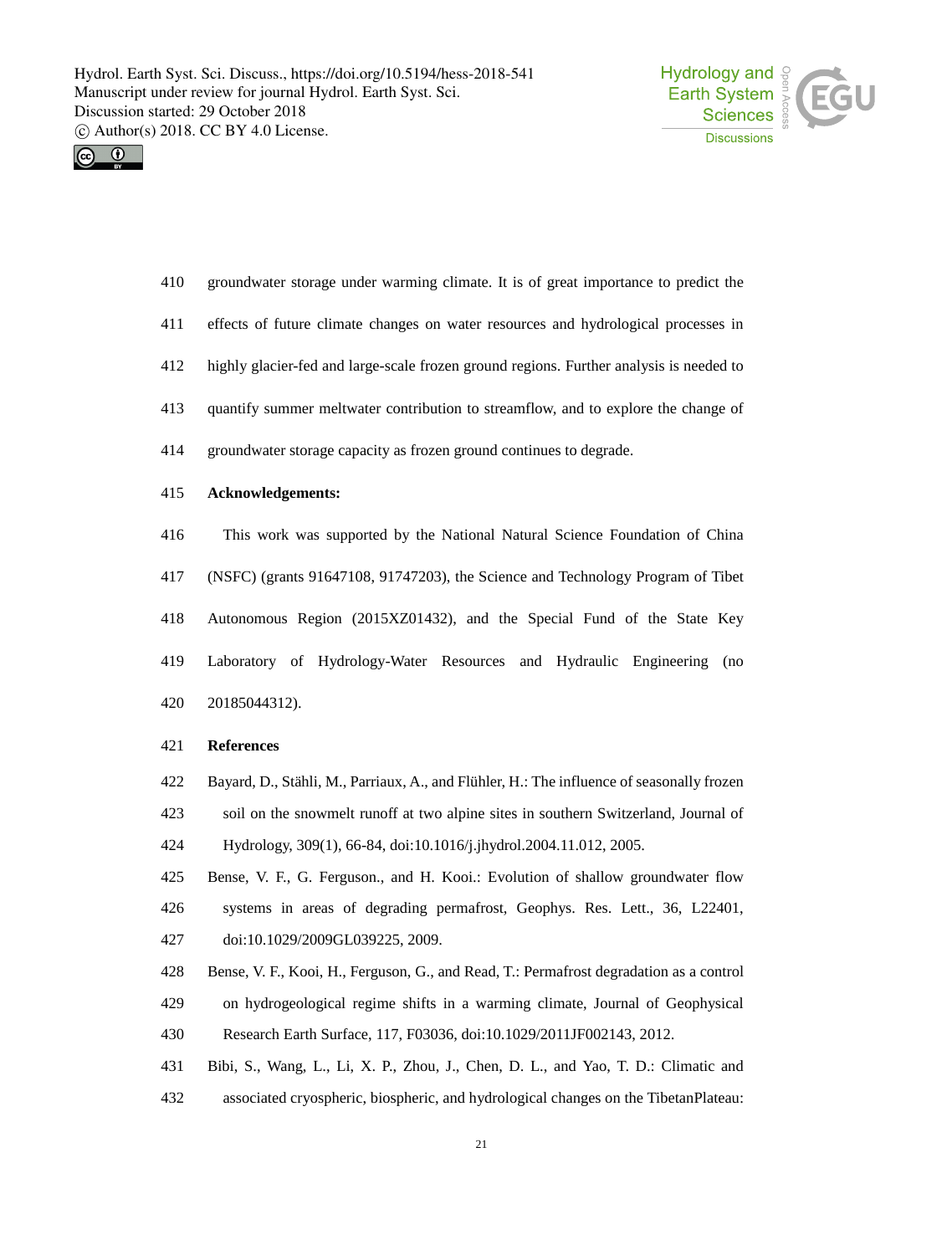



- A review, International Journal of Climatology, 38, e1-e17, doi:10.1002/joc.5411,
- 2018.
- Brutsaert, W.: Long-term groundwater storage trends estimated from streamflow
- records: Climatic perspective, Water Resources Research, 44(2), 114-125,
- doi:10.1029/2007WR006518, 2008.
- Brutsaert, W., and Lopez, J. P.: Basin-scale geohydrologic drought flow features of
- riparian aquifers in the southern Great Plains, Water Resour. Res., 34(2), 233-240,
- 1998.
- Brutsaert, W., and Nieber, J. L.: Regionalized drought flow hydrographs from a mature glaciated plateau, Water Resources Research, 13(3), 637-643, 1977.
- Buttle, J. M.: Mediating stream baseflow response to climate change: the role of basin
- storage, Hydrological Processes, 32(1), doi:10.1002/hyp.11418, 2017.
- Carey, S. K., and Quinton, W. L.: Evaluating snowmelt runoff generation in a
- discontinuous permafrost catchment using stable isotope, hydrochemical and

hydrometric data, Japanese Journal of Pharmacology, 35, 309-324, 2004.

- Chapman, T.: A comparison of algorithms for stream flow recession and baseflow
- separation, Hydrological Processes, 13, 701-714, 1999.
- Cheng, G. D., and Wu, T. H.: Responses of permafrost to climate change and their
- environmental significance, Qinghai-Tibet Plateau, Journal of Geophysical Research

Earth Surface, 112, F02S03, doi:10.1029/2006JF000631, 2007.

- Cuo, L., Zhang, Y. X., Zhu, F. X., and Liang, L. Q.: Characteristics and changes of
- streamflow on the Tibetan Plateau: A review, Journal of Hydrology Regional Studies,
- 2, 49-68, doi:10.1016/j.ejrh.2014.08.004, 2014.
- Duan, L., Man, X., Kurylyk, B.L., Cai, T.: Increasing winter baseflow in response to
- permafrost thaw and precipitation regime shifts in northeastern China, Water, 9, 25,
- doi:10.3390/w9010025, 2017.
- Evans, S. G., and Ge, S.: Contrasting hydrogeologic responses to warming in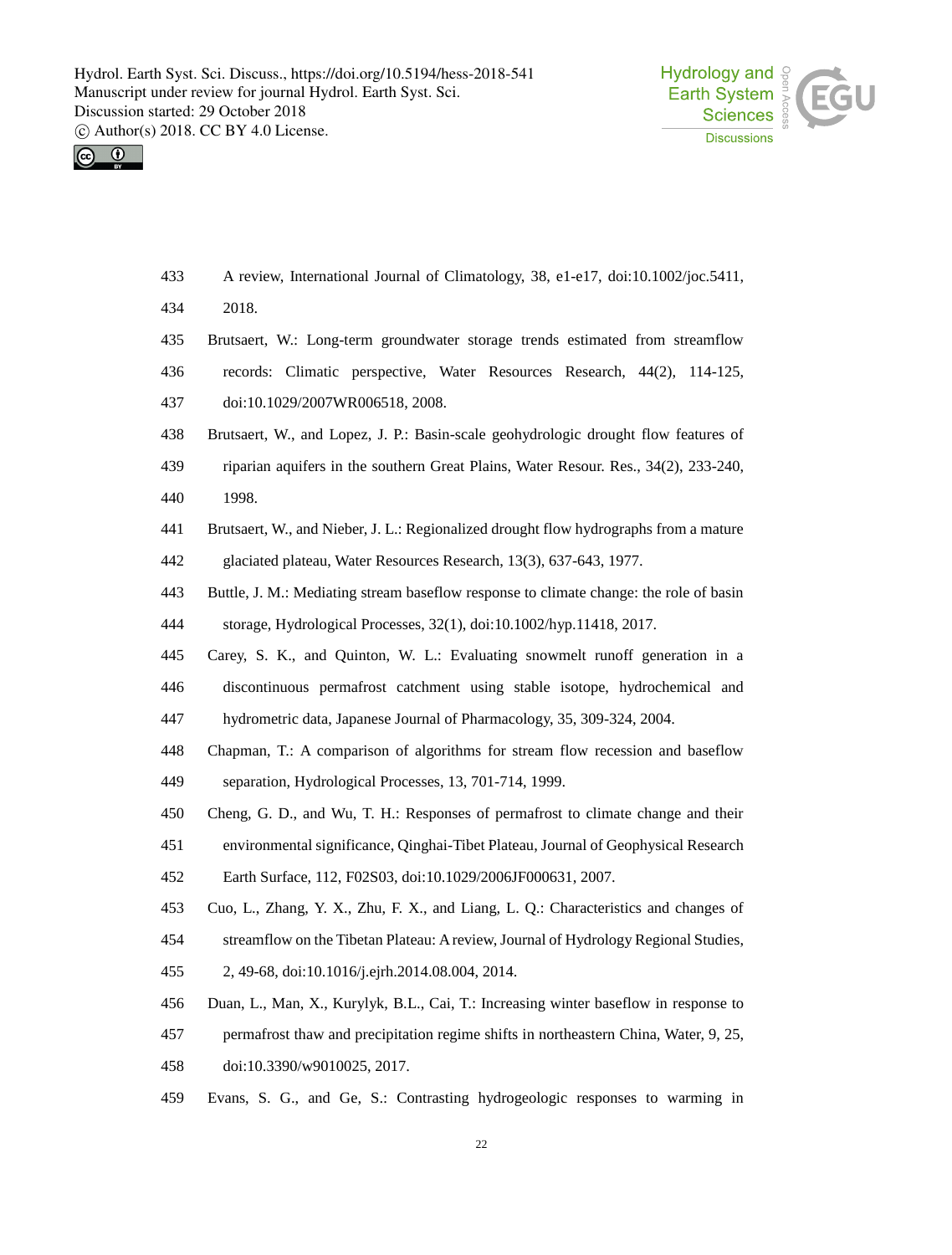



- permafrost and seasonally frozen ground hillslopes, Geophysical Research Letters,
- 44, 1803-1813, doi:10.1002/2016GL072009, 2017.
- Evans, S. G., Ge, S., and Liang, S.: Analysis of groundwater flow in mountainous,
- headwater catchments with permafrost, Water Resources Research, 51, 9127-9140,
- doi:10.1002/2014WR016259, 2015.
- Evans, S. G., Ge, S., Voss, C. I., and Molotch, N. P.: The role of frozen soil in
- groundwater discharge predictions for warming alpine watersheds, Water Resources
- Research, 54, 1599-1615, 2018.
- Gao, M., Chen, X., Liu, J., Zhang, Z., and Cheng, Q.: Using two parallel linear
- reservoirs to express multiple relations of power-law recession curves, Journal of
- Hydrologic Engineering, 04017013, doi:10.1061/(ASCE)HE.1943-5584.0001518,
- 2017.
- Ge, S., J. McKenzie, C. Voss, and Wu, Q.: Exchange of groundwater and surface-water
- mediated by permafrost response to seasonal and long term air temperature variation,

Geophys. Res. Lett., 38, L14402, doi:10.1029/2011GL047911, 2011.

- Green, T. R., Taniguchi, M., Kooi, H., Gurdak, J. J., Allen, D. M., and Hiscock, K. M.,
- et al.: Beneath the surface of global change: impacts of climate change on
- groundwater, Journal of Hydrology, 405(3), 532-560,
- doi:10.1016/j.jhydrol.2011.05.002, 2011.
- Immerzeel, W. W., van Beek, L. P. H., and Bierkens, M. F. P.: Climate change will affect the Asian water towers, Science, 328, 1382-1385, 2010.
- Jiang, W., Han, Z., Zhang, J., and Jiao, Q.: Stream profile analysis, tectonic
- geomorphology and neotectonic activity of the Damxung-Yangbajain Rift in the
- south Tibetan Plateau, Earth Surface Processes & Landforms, 41(10), 1312-1326,
- doi:10.1002/esp.3899, 2016.
- Kang, S. C., Xu, Y. W., You, Q. L., Flügel, W. A., Pepin, N., and Yao, T. D.: Review of climate and cryospheric change in the Tibetan Plateau, Environmental Research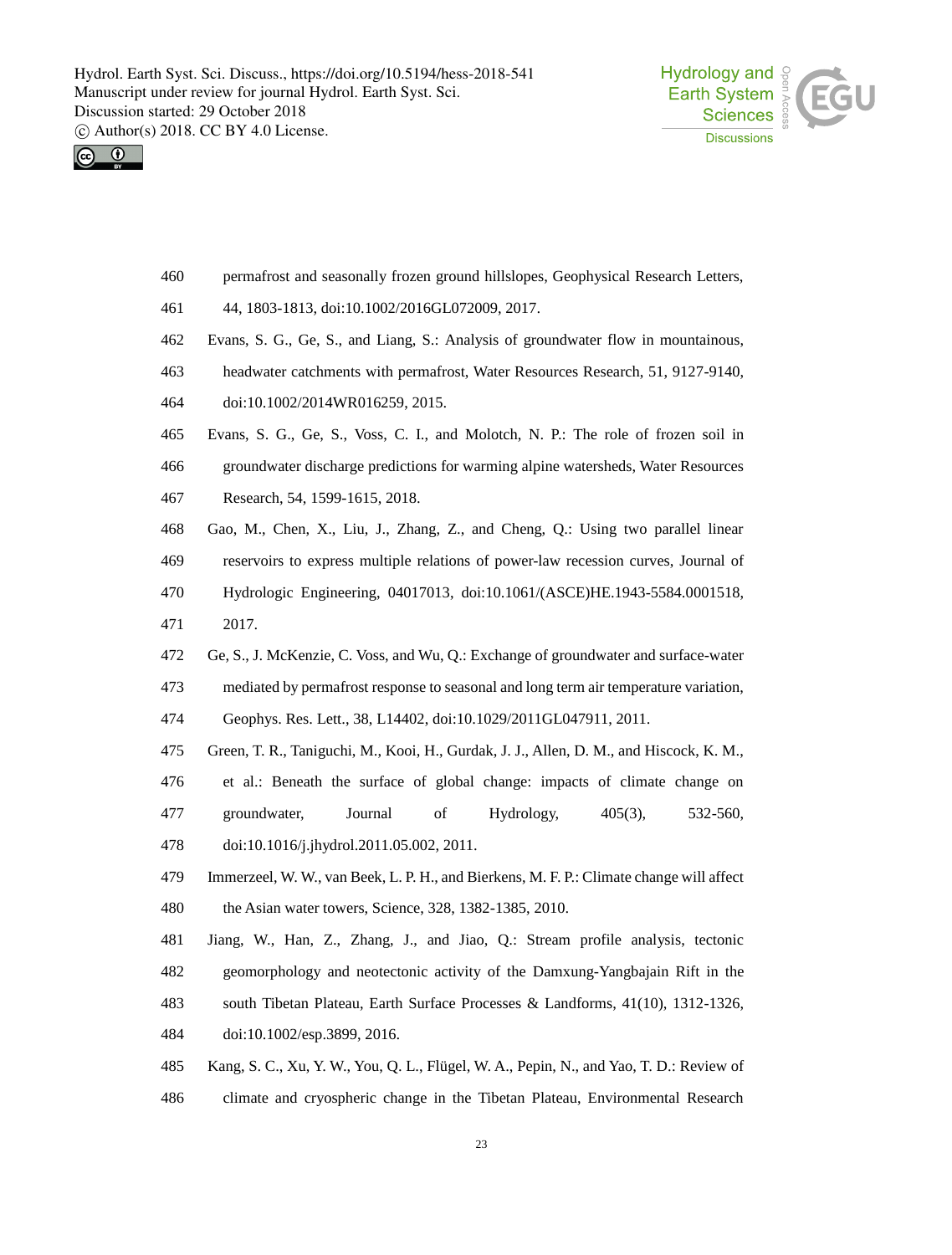



- Letters, 5(1), 015101, doi:10.1088/1748-9326/5/1/015101, 2010.
- Käser, D., and D. Hunkeler.: Contribution of alluvial groundwater to the outflow of
- 489 mountainous catchments, Water Resour. Res., 52, 680-697,
- doi:10.1002/2014WR016730, 2016.
- Kendall, M. G.: Rank Correlation Methods, 4th ed, Charles Griffin, London, pp. 196, 1975.
- Kirchner, J.W.: Catchments as simple dynamical systems: catchment characterization,
- rainfall-runoff modeling, and doing hydrology backward, Water Resources Research,
- 45, W02429, doi:10.1029/2008WR006912, 2009.
- Lin, K. T., and Yeh, H. F.: Baseflow recession characterization and groundwater storage
- trends in northern Taiwan, Hydrology Research, 48(6), 1745-1756, 2017.
- Liu, J. S., Xie, J., Gong, T. L., Wang, D., and Xie, Y. H.: Impacts of winter warming and permafrost degradation on water variability, upper Lhasa River, Tibet,
- Quaternary International, 244(2), 178-184, doi:10.1016/j.quaint.2010.12.018, 2011.
- Liu, J., Han, X., Chen, X., Lin, H., and Wang, A.: How well can the subsurface storage-
- discharge relation be interpreted and predicted using the geometric factors in
- headwater areas? Hydrological Processes, 30(25), 4826-4840,
- doi:10.1002/hyp.10958, 2016.
- Liu, X. D., and Chen, B.D.: Climatic warming in the Tibetan Plateau during recent decades, International Journal of Climatology, 20(14), 1729-1742, 2000.
- Lyne, V., and Hollick, M.: Stochastic time-variable rainfall-runoff modeling, Aust. Natl.
- Conf. Publ. pp.89-93, 1979.
- Lyon, S. W., and Destouni, G.: Changes in catchment-scale recession flow properties
- in response to permafrost thawing in the Yukon River basin, International Journal of
- Climatology, 30(14), 2138-2145, doi:10.1002/joc.1993, 2010.
- Lyon, S. W., Destouni, G., Giesler, R., Humborg, C., Mörth, M., and Seibert, J., et al.:
- Estimation of permafrost thawing rates in a sub-arctic catchment using recession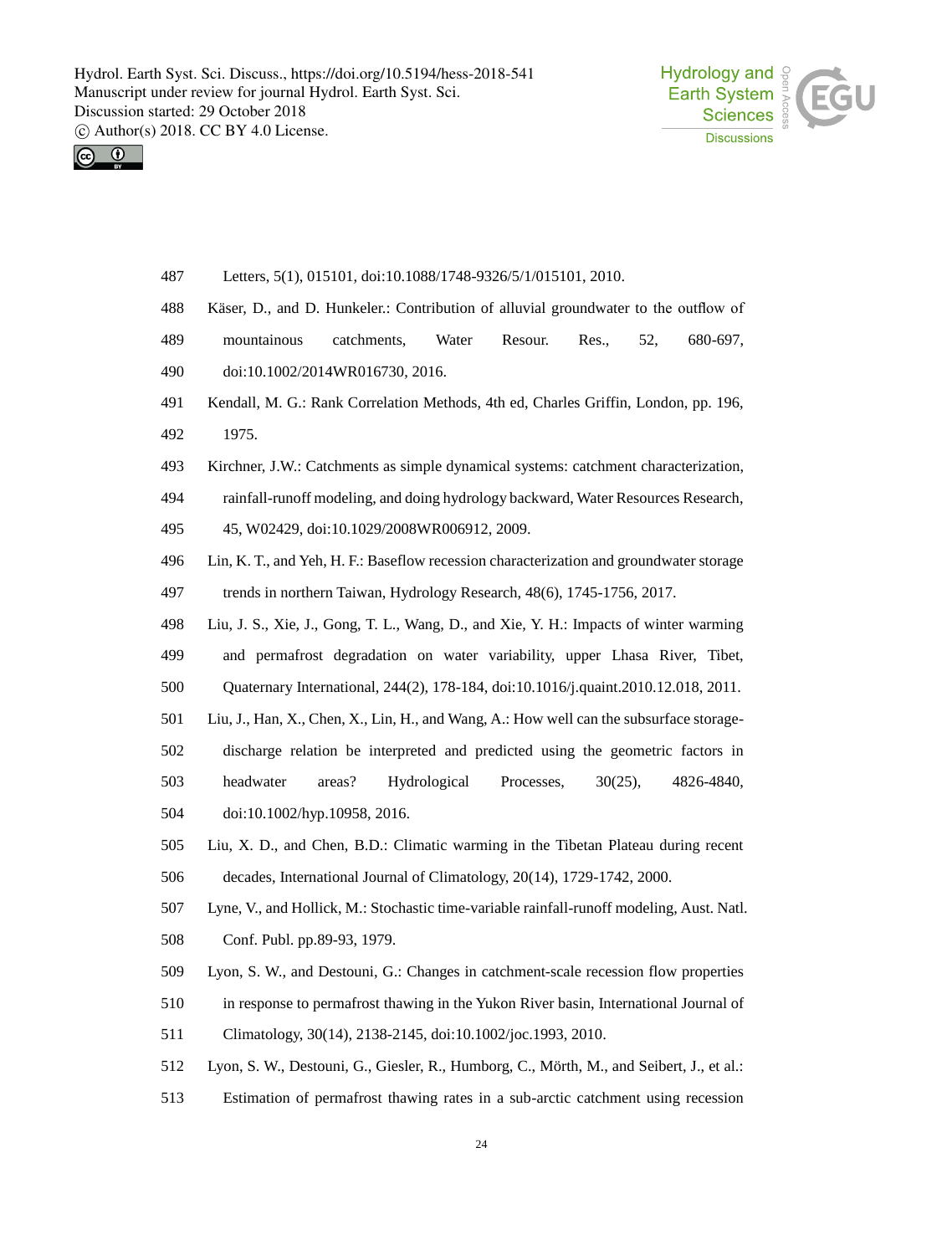



- flow analysis, Hydrology and Earth System Sciences Discussions, 13(5), 595-604,
- 2009.
- Mann, H.: Non-parametric test against trend, Econometrica, 13, 245-259, 1945.
- Mi, D. S., Xie, Z. C., and Luo, X. R.: Glacier Inventory of China (volume XI: Ganga
- River drainage basin and volume XII: Indus River drainage basin). Xi'an
- Cartographic Publishing House, Xi'an, pp. 292-317 (In Chinese) , 2002.
- Niu, L., Ye, B. S., Li, J., and Sheng, Y.: Effect of permafrost degradation on
- hydrological processes in typical basins with various permafrost coverage in western China, Science China Earth Sciences, 54(4), 615-624, doi:10.1007/s11430-010- 4073-1, 2011.
- Niu, L., Ye, B., Ding, Y., Li, J., Zhang, Y., Sheng, Y., and Yue, G.: Response of hydrological processes to permafrost degradation from 1980 to 2009 in the upper Yellow River basin, China, Hydrology Research, 47(5), 1014-1024, doi:10.2166/nh.2016.096, 2016.
- Prasch, M., Mauser, W., and Weber, M.: Quantifying present and future glacier melt-water contribution to runoff in a central Himalayan river basin, Cryosphere, 7(3),
- 889-904, doi:10.5194/tc-7-889-2013, 2013.
- Pritchard, H. D.: Asia's glaciers are a regionally important buffer against drought, Nature, 545(7653), 169, doi:10.1038/nature22062, 2017.
- Qin, Y., Lei, H., Yang, D., Gao, B., Wang, Y., Cong, Z., and Fan, W.: Long-term change in the depth of seasonally frozen ground and its ecohydrological impacts in the Qilian
- Mountains, northeastern Tibetan Plateau, Journal of Hydrology, 542, 204-221, 2016.
- Rupp, D. E., and Selker, J. S.: Information, artifacts, and noise in d*Q*/d*t*-*Q* recession analysis, Adv. Water Res., 29(2), 154-160, 2006.
- Singleton, M.J., and Moran, J.E.: Dissolved noble gas and isotopic tracers reveal vulnerability of groundwater in a small, high elevation catchment to predicted climate change, Water Resour. Res., 46, W00F06, doi:10.1029/2009WR008718,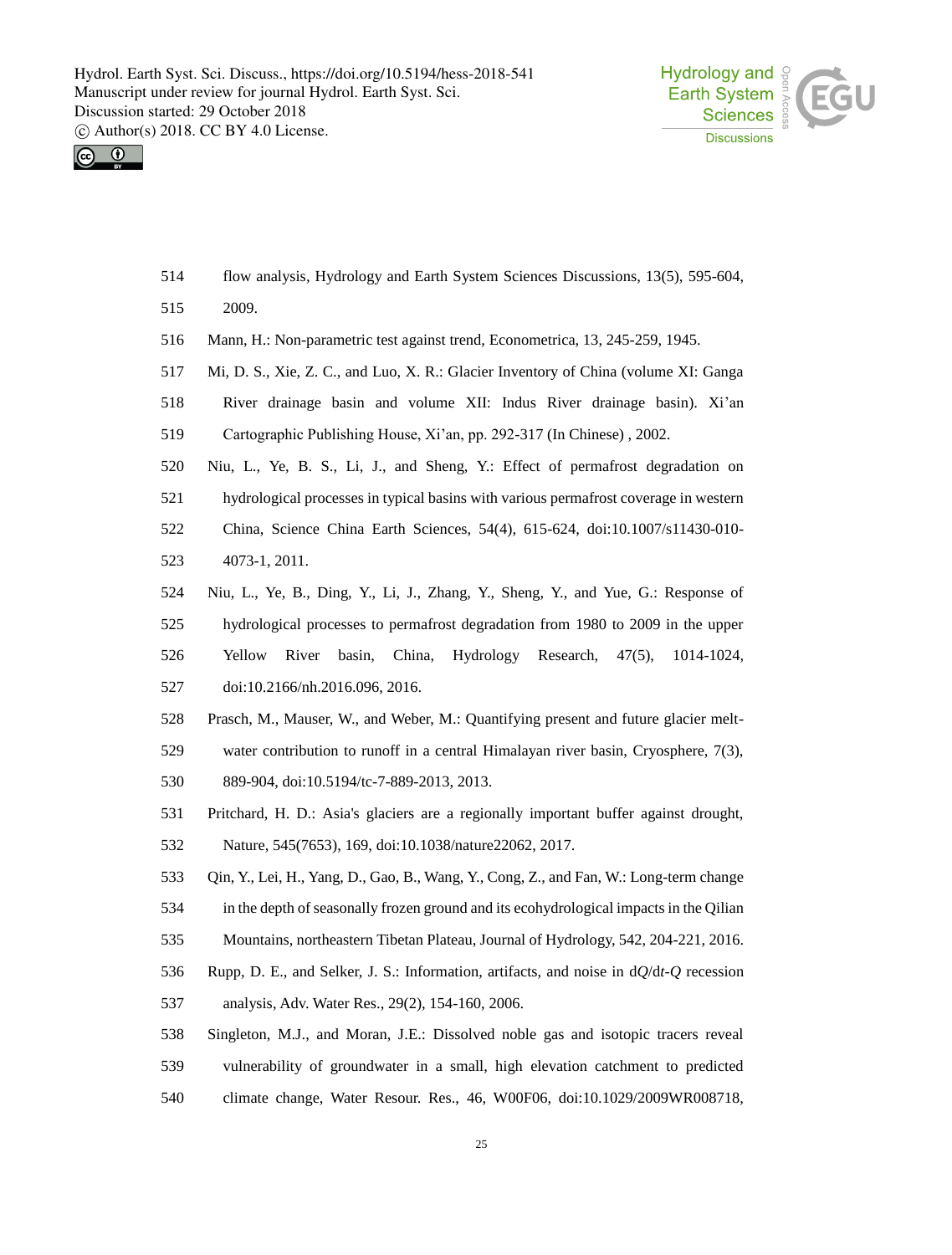



| 541 | 2010.                                                                                  |
|-----|----------------------------------------------------------------------------------------|
| 542 | Smith, L. C., Pavelsky, T. M., Macdonald, G. M., Shiklomanov, A. I., Lammers, R. B.:   |
| 543 | Rising minimum daily flows in northern Eurasian rivers: A growing influence of         |
| 544 | groundwater in the high-latitude hydrologic cycle, Journal of Geophysical Research     |
| 545 | Biogeosciences, 112, G04S47, doi:10.1029/2006JG000327, 2007.                           |
| 546 | St. Jacques, J. M. S., and Sauchyn, D. J.: Increasing winter base flow and mean annual |
| 547 | streamflow from possible permafrost thawing in the northwest Territories, Canada,      |
| 548 | Geophysical Research Letters, 36(1), 329-342, doi:10.1029/2008GL035822, 2009.          |
| 549 | Staudinger, M., Stoelzle, M., Seeger, S., Seibert, J., Weiler, M., and Stahl, K.:      |
| 550 | Catchment water storage variation with elevation, Hydrological Processes, 31(11),      |
| 551 | doi:10.1002/hyp.11158, 2017.                                                           |
| 552 | Viviroli, D., Du'rr, H. H., Messerli, B., Meybeck, M., and Weingartner, R.: Mountains  |
| 553 | of the world, water towers for humanity: Typology, mapping, and global significance,   |
| 554 | Water Resour. Res., 43, W07447, doi:10.1029/2006WR005653, 2007.                        |
| 555 | Walvoord, M. A., and Kurylyk, B. L.: Hydrologic impacts of thawing permafrost-A        |
| 556 | review, Vadose Zone Journal, 15(6), doi:10.2136/vzj2016.01.0010, 2016.                 |
| 557 | Walvoord, M. A., and Striegl, R. G.: Increased groundwater to stream discharge from    |
| 558 | permafrost thawing in the Yukon River basin: Potential impacts on lateral export of    |
| 559 | nitrogen,<br>Geophysical Research Letters, 34(12),<br>carbon<br>and<br>123-134,        |
| 560 | doi:10.1029/2007GL030216, 2007.                                                        |
| 561 | Wang, G., Mao, T., Chang, J., Song, C., and Huang, K.: Processes of runoff generation  |
| 562 | operating during the spring and autumn seasons in a permafrost catchment on semi-      |
| 563 | arid plateaus, Journal of Hydrology, 550, 307-317, 2017.                               |
| 564 | Wang, S., Liu, S. X., Mo, X. G., Peng, B., Qiu, J. X., Li, M. X., Liu, C. M., Wang, Z. |
| 565 | G., and Bauer-Gottwein, P.: Evaluation of remotely sensed precipitation and its        |
| 566 | performance for streamflow simulations in basins of the southeast Tibetan Plateau,     |
| 567 | Journal of Hydrometeorology, 16(6), 342-354, doi:10.1175/JHM-D-14-0166.1, 2015.        |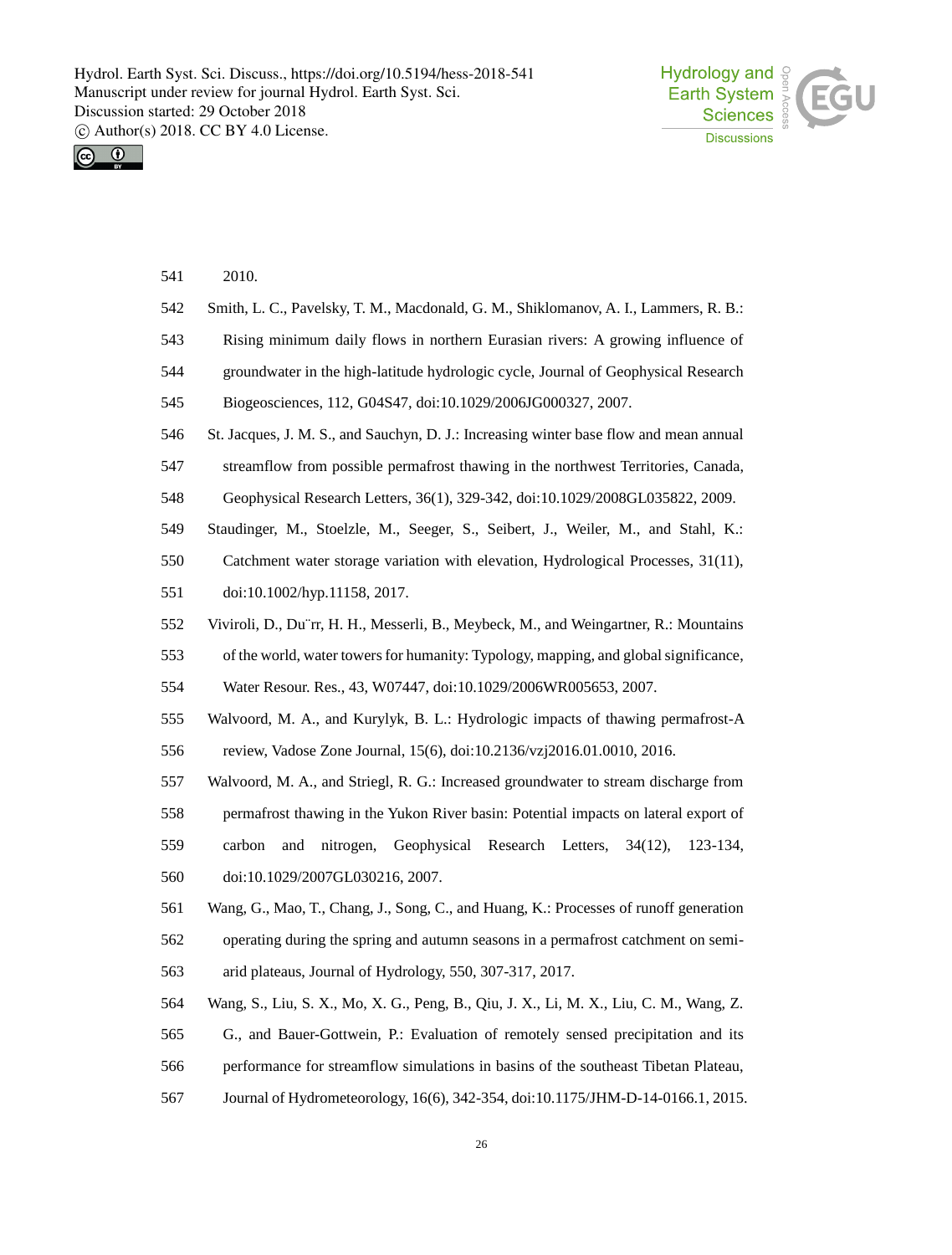



- Wittenberg, H.: Baseflow recession and recharge as nonlinear storage processes,
- Hydrological Processes, 13, 715-726, 1999.
- Woo, M. K., Kane, D. L., Carey, S. K., and Yang, D.: Progress in permafrost hydrology
- in the new millennium, Permafrost & Periglacial Processes, 19(2), 237-254,
- doi:10.1002/ppp.613, 2008.
- Wu, Q. B., and Zhang, T.J.: Recent permafrost warming on the Qinghai-Tibetan Plateau,
- Journal of Geophysical Research Atmospheres, 113, D13108,
- doi:10.1029/2007JD009539, 2008.
- Wu, Z., and Zhao, X.: Quaternary geology and faulting in the Damxung-Yangbajain Basin, southern Tibet, Journal of Geomechanics, 12(3), 305-316, 2006.
- Yang, G., Lei, D., Hu, Q., Cai, Y., and Wu, J.: Cumulative coulomb stress changes in
- the basin-range region of Gulu-Damxung-Yangbajain and their effects on strong
- earthquakes, Electronic Journal of Geotechnical Engineering, 22(5), 1523-1530,
- 2017.
- Yao, T. D., Pu, J. C., Lu, A. X., Wang, Y. Q., and Yu, W. S.: Recent glacial retreat and
- its impact on hydrological processes on the Tibetan Plateau, China, and surrounding
- regions, Arctic, Antarctic, and Alpine Research, 39(4), 642-650, 2007.
- Yao, T. D., Wang, Y. Q., Liu, S. Y., Pu, J. C., Shen, Y. P., and Lu, A. X.: Recent glacial
- retreat in high Asia in China and its impact on water resource in northwest China,

Science in China, 47(12), 1065-1075, doi:10.1360/03yd0256, 2004.

- Yue, S., Pilon, P., Phinney, B., and Cavadias, G.: The influence of autocorrelation on
- the ability to detect trend in hydrological series, Hydrological Processes, 16(9), 1807-
- 1829, doi:10.1002/hyp.1095, 2002.
- Zhou, Y. W., Guo, D. X., Qiu, G. Q., Cheng, G. D., and Li, S. D.: Permafrost in China,
- Science Press, Beijing, pp. 63-70 (In Chinese), 2000.
- Zou, D., Zhao, L., Sheng, Y., and Chen, J., et al.: A new map of permafrost distribution
- on the Tibetan Plateau, The Cryosphere, 11, 2527-2542, doi:10.5194/tc-11-2527-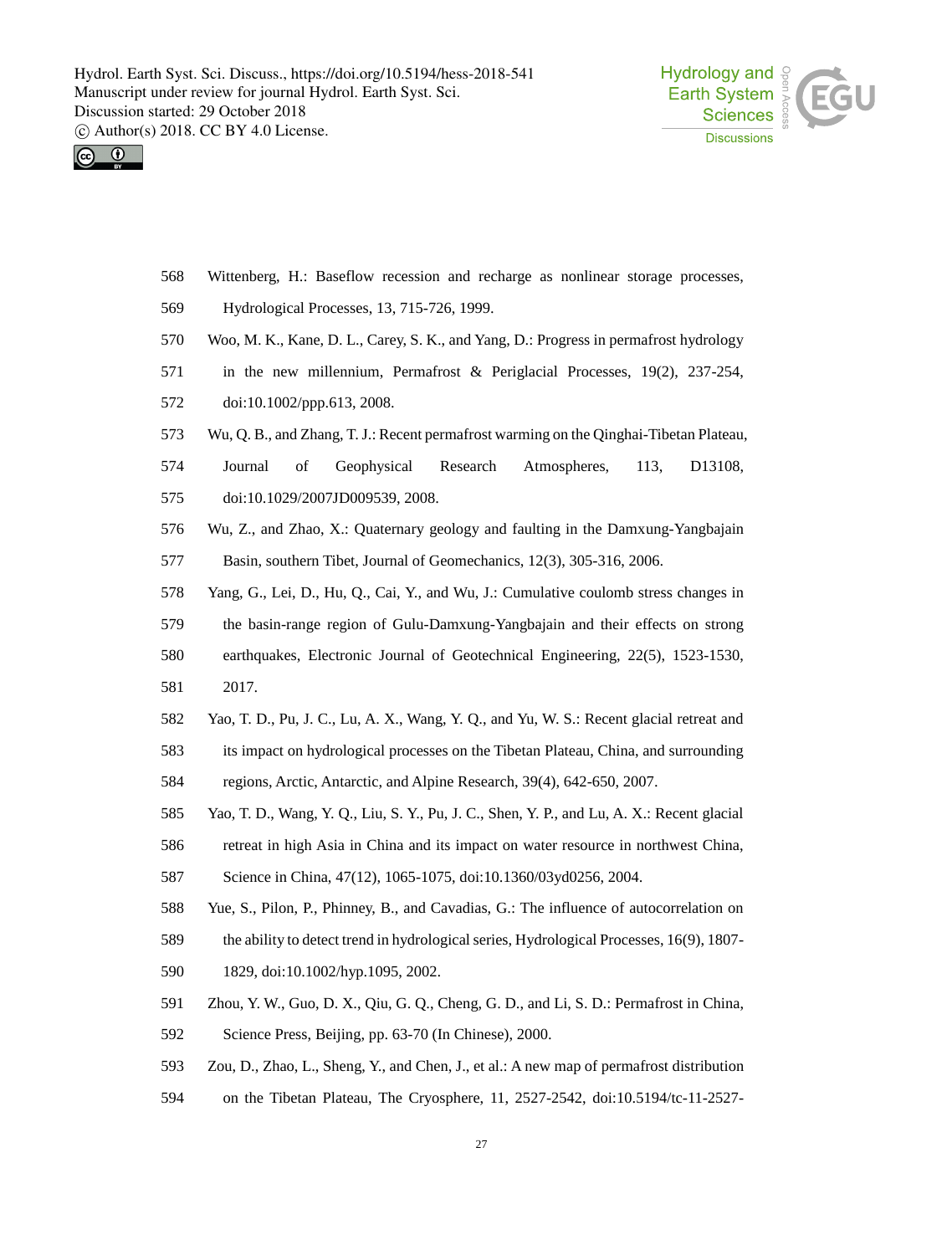



595 2017, 2017.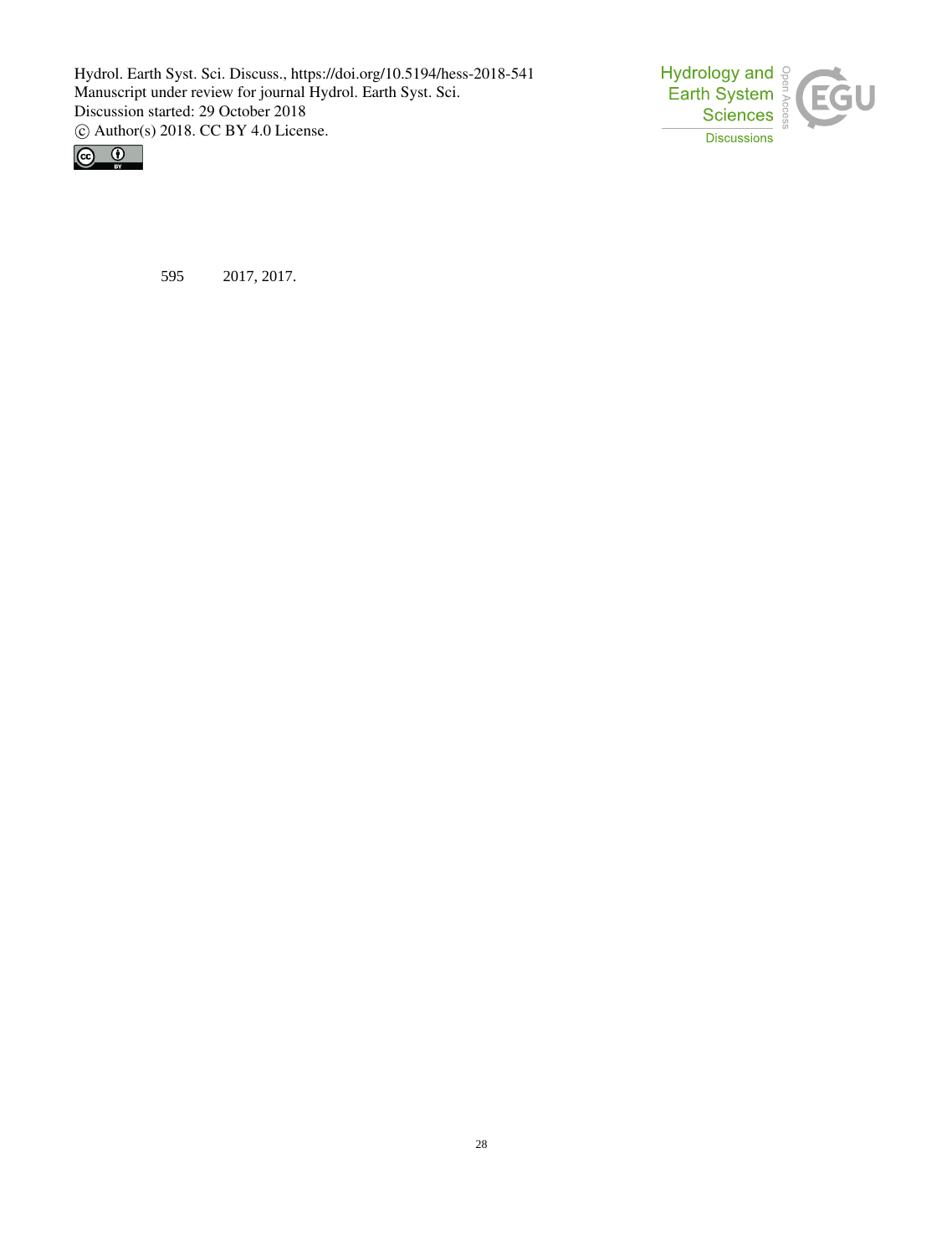Hydrol. Earth Syst. Sci. Discuss., https://doi.org/10.5194/hess-2018-541 Manuscript under review for journal Hydrol. Earth Syst. Sci. Discussion started: 29 October 2018

c Author(s) 2018. CC BY 4.0 License.





|         |          | Air temperature |         | recipitation                               |                                             | Streamflow                                 |                                              | Baseflow                           |      | Quickflow                                                       |
|---------|----------|-----------------|---------|--------------------------------------------|---------------------------------------------|--------------------------------------------|----------------------------------------------|------------------------------------|------|-----------------------------------------------------------------|
|         |          | (C/a)           |         | $\frac{1}{2}$ (mm/a)                       |                                             |                                            |                                              | $\beta$ (mm/a)                     |      | $\frac{1}{2}$ (mm/a)                                            |
| Spring  | $2.73**$ | 0.026           | ğ       | 0.290                                      | $3.05**$                                    | $\frac{\beta\ ({\rm mm}/ {\rm a})}{0.206}$ | 2.99**                                       |                                    | 0.98 | 1.042                                                           |
| junnner | $2.63**$ | 0.013           | 1.30    |                                            |                                             |                                            |                                              |                                    | 0.50 |                                                                 |
| utumn   | $2.65**$ | 0.024           | 0.68    |                                            |                                             |                                            |                                              |                                    | 0.80 |                                                                 |
| Winter  | $3.49**$ | 0.05            | $-0.46$ | $2.139$<br>$-0.395$<br>$-0.014$<br>$2.541$ | $0.92$<br>$2.46**$<br>$3.08***$<br>$2.07**$ | 0.549<br>0.546<br>0.204                    | $1.27$<br>$2.96***$<br>$2.13**$<br>$2.70***$ | $0.147$<br>0.429<br>0.476<br>0.476 | 1.39 | $\begin{array}{c} 0.128 \\ 0.074 \\ 0.016 \\ 0.327 \end{array}$ |
| Annual  | $4.48**$ | 0.028           | 1.28    |                                            |                                             | 1.230                                      |                                              | 1.095                              | 0.77 |                                                                 |

**Table 1.** Mann-Kendall trend test with trend-free pre-whitening of seasonal and annual mean air temperature (°C), precipitation (mm),

Table 1. Mann-Kendall trend test with trend-free pre-whitening of seasonal and annual mean air temperature (°C), precipitation (mm),

Comment: the symbols of asterisks \*and \*\* mean statistically significant at the levels of 5% and 1%, respectively. Comment: the symbols of asterisks  $*$  and  $**$  mean statistically significant at the levels of 5% and 1%, respectively.

597

29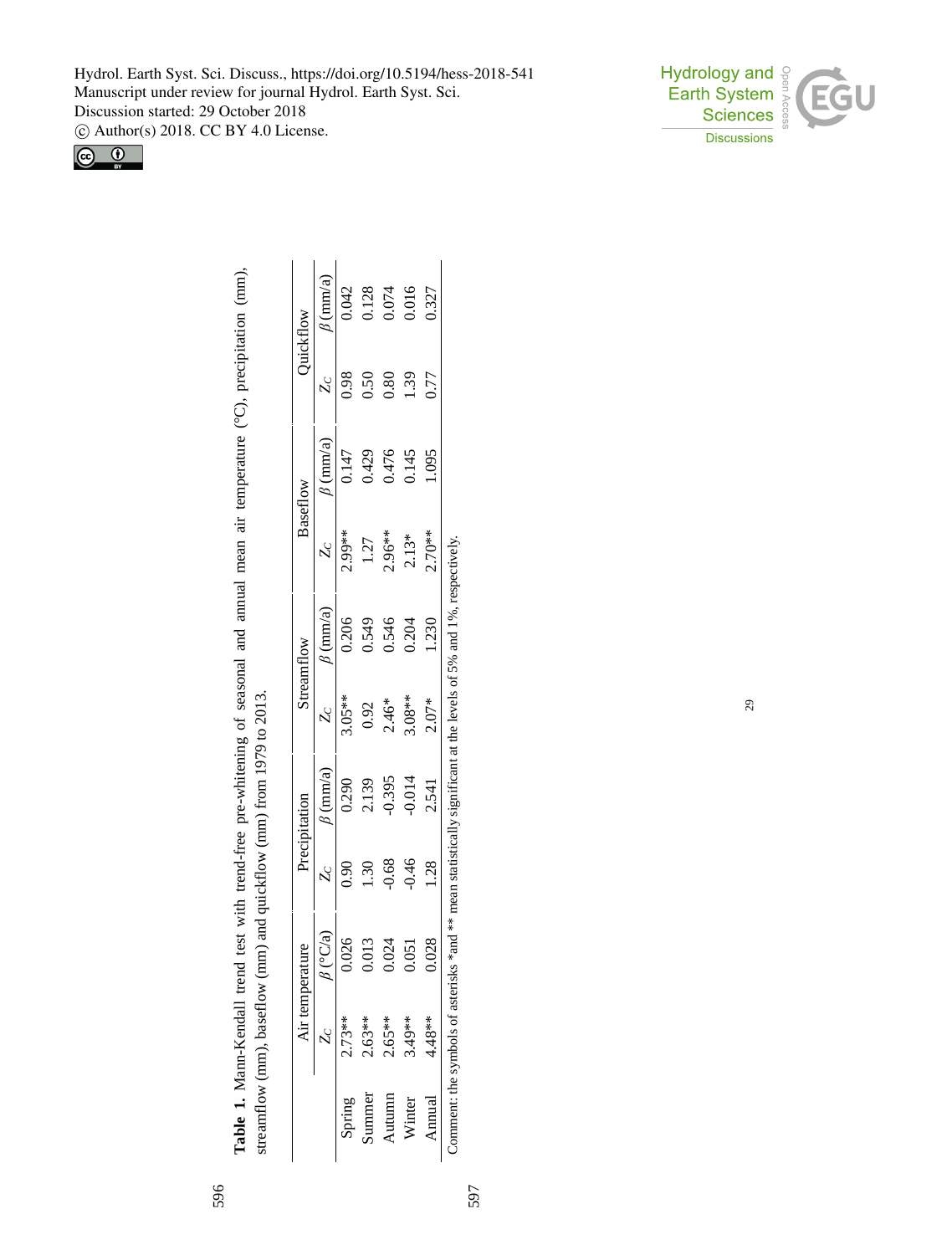



#### **Figure captions**

- **Figure 1.** (a) The location, (b) elevation distribution, and (c) glacier and frozen ground
- distribution (Zou et al., 2017) in the Yangbajain catchment of the Lhasa River basin in
- the TP.
- **Figure 2.** Seasonal variation of runoff depth (*R*), mean air temperature (*T*), and
- precipitation (*P*) in the Yangbajain catchment.
- **Figure 3.** Diagram depicting surface flow and groundwater flow due to glacier melt
- and frozen ground thaw under (a) past climate and (b) warmer climate. Blue lines with
- arrows are conceptual surface flow paths. Dark blue lines with arrows are conceptual
- groundwater flow paths (after Evans and Ge. (2017)).
- **Figure 4.** Variations of annual (a) runoff and (b) baseflow depth from 1979 to 2013.
- **Figure 5.** Variations of annual (a) mean air temperature and (b) precipitation from 1979
- to 2013.
- **Figure 6.** The total area and volume of glaciers in the Yangbajain catchment in 1960
- and 2009.
- **Figure 7.** Variations of seasonal runoff and baseflow depth in (a) spring, (b) summer,
- (c) autumn, and (d) winter from 1979 to 2013.
- **Figure 8.** Variations of seasonal mean air temperature in (a) spring, (b) summer, (c)
- autumn, and (d) winter from 1979 to 2013.
- **Figure 9.** Recession data points of -*dy*/*dt* versus *y* and fitted recession curves by decades
- in log-log space. The black point line, dotted line, and solid line represent recession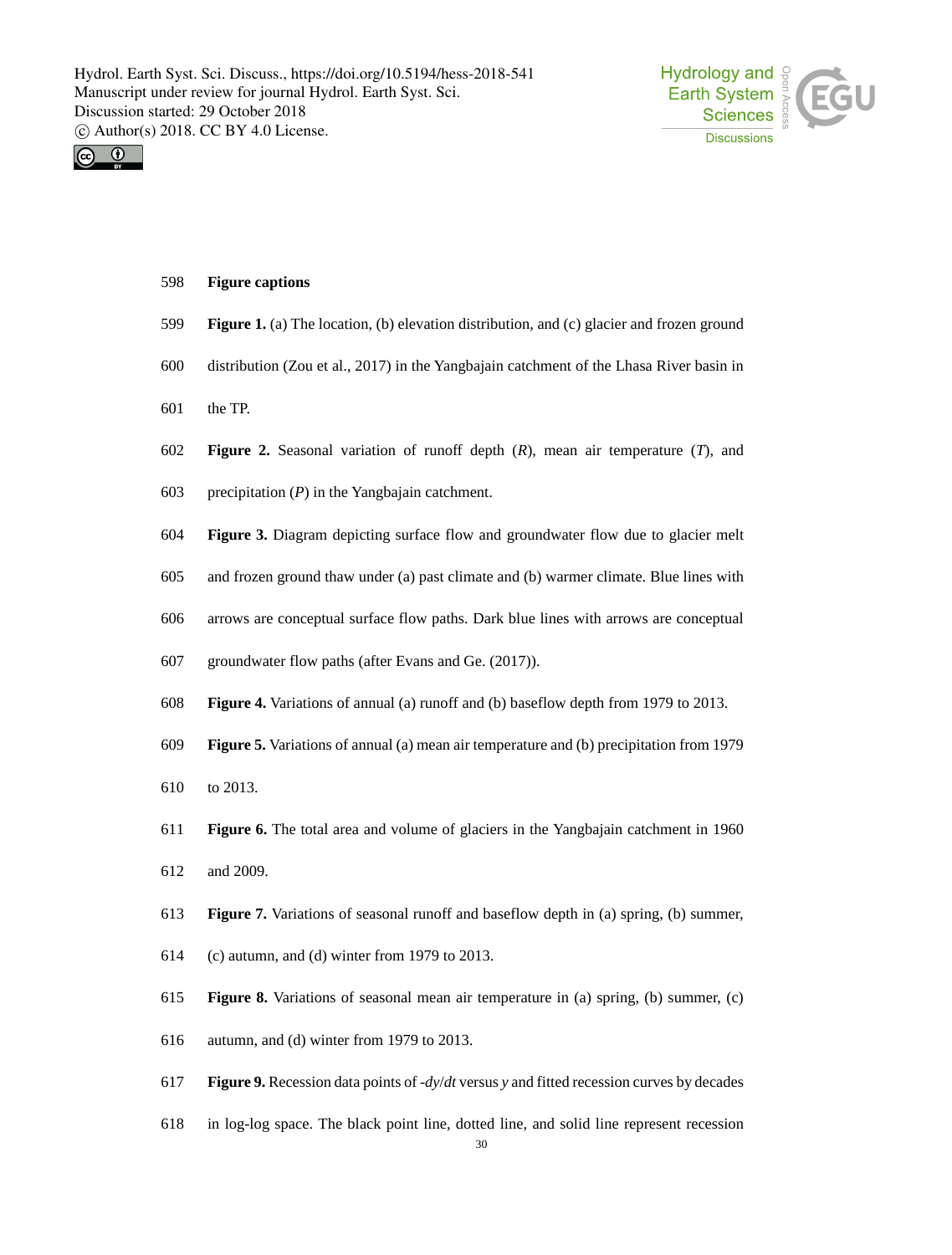



- 619 curves in the 1980s, 1990s, and 2000s, respectively.
- 620 **Figure 10.** Variations of (a) the recession coefficient *K* and (b) groundwater storage *S*
- 621 from 1979 to 2013.

622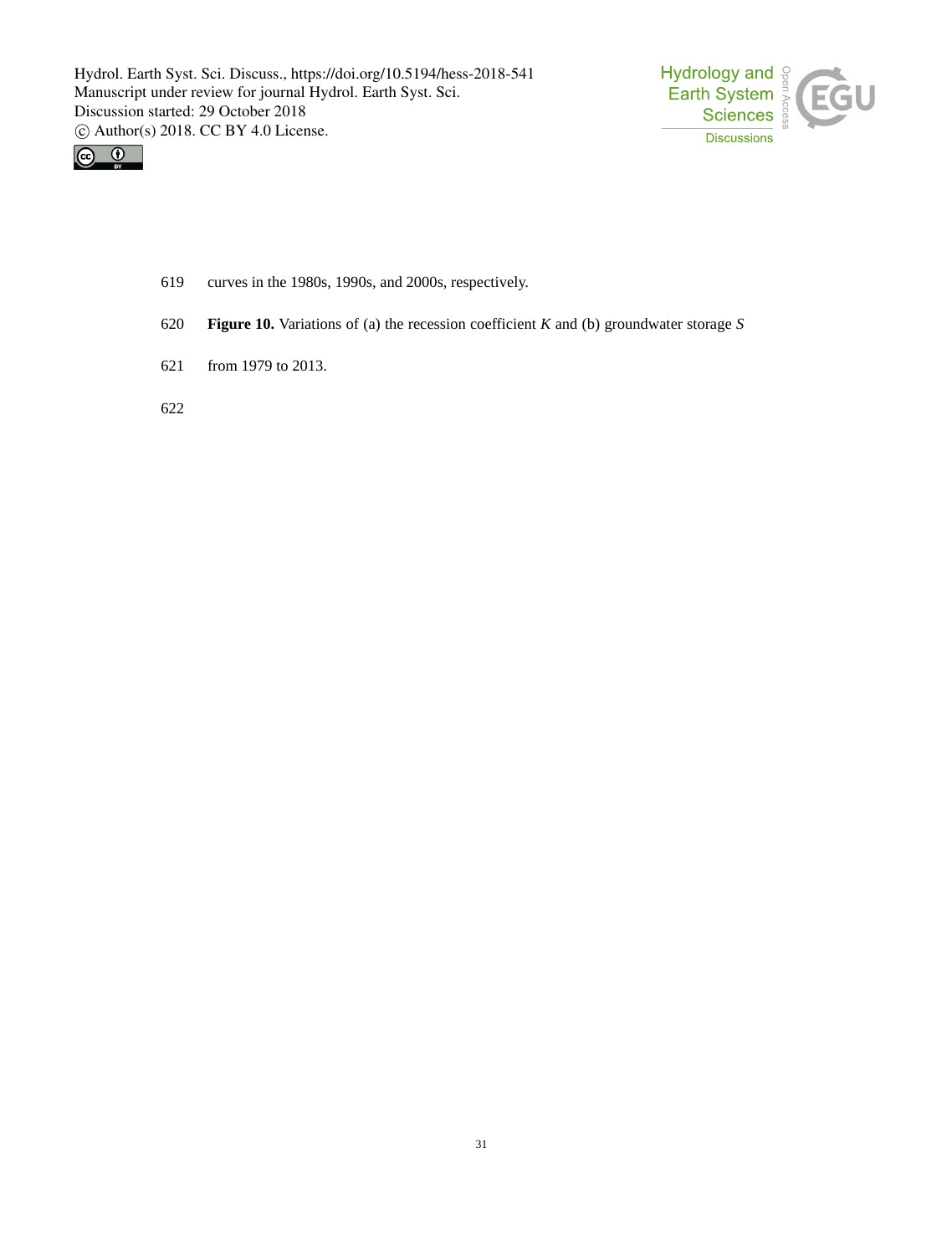





624 **Figure 1.** (a) The location, (b) elevation distribution, and (c) glacier and frozen ground

625 distribution (Zou et al., 2017) in the Yangbajain catchment of the Lhasa River basin in

- 626 the TP.
- 627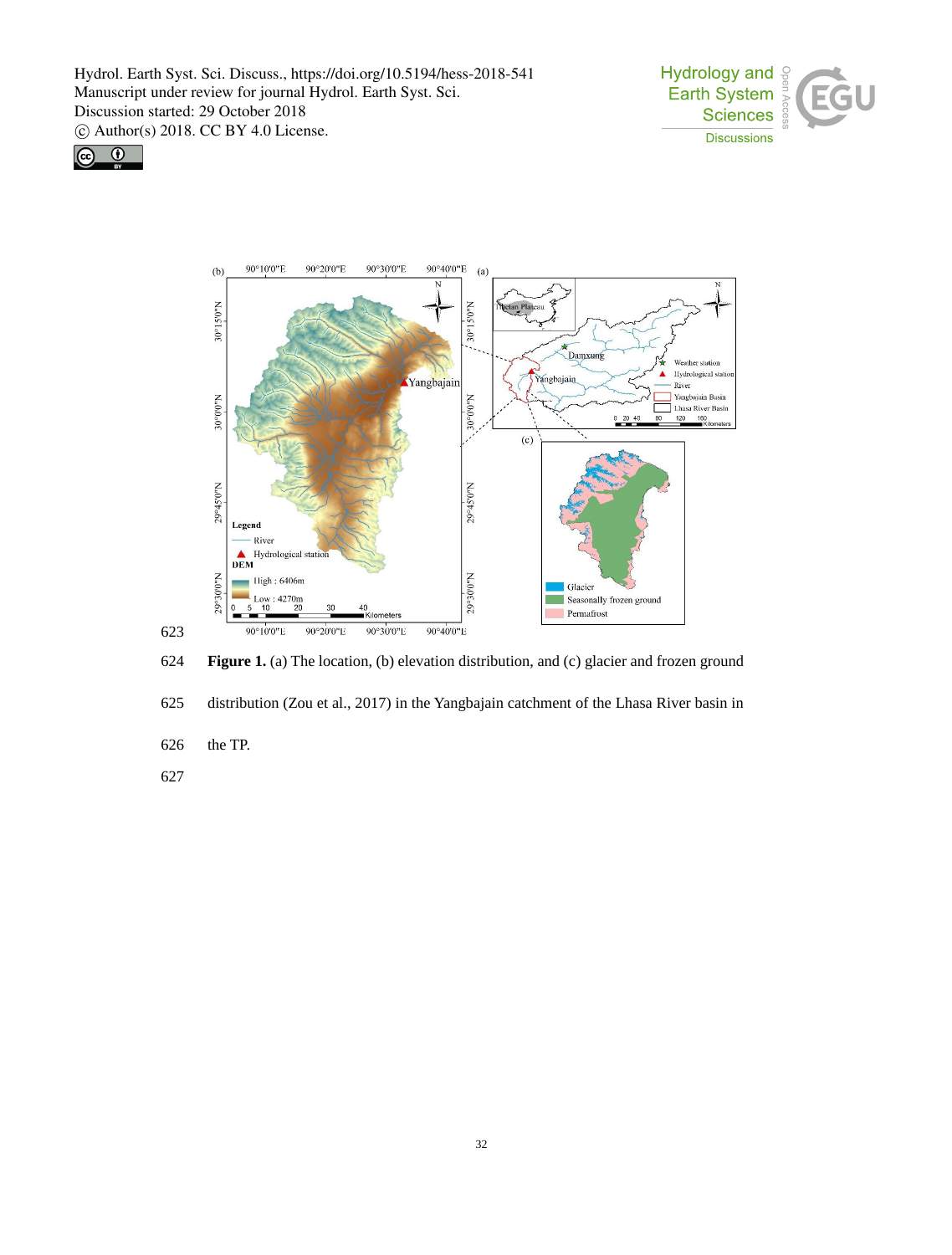





# 628

629 **Figure 2.** Seasonal variation of runoff depth (*R*), mean air temperature (*T*), and

630 precipitation (*P*) in the Yangbajain catchment.

631





637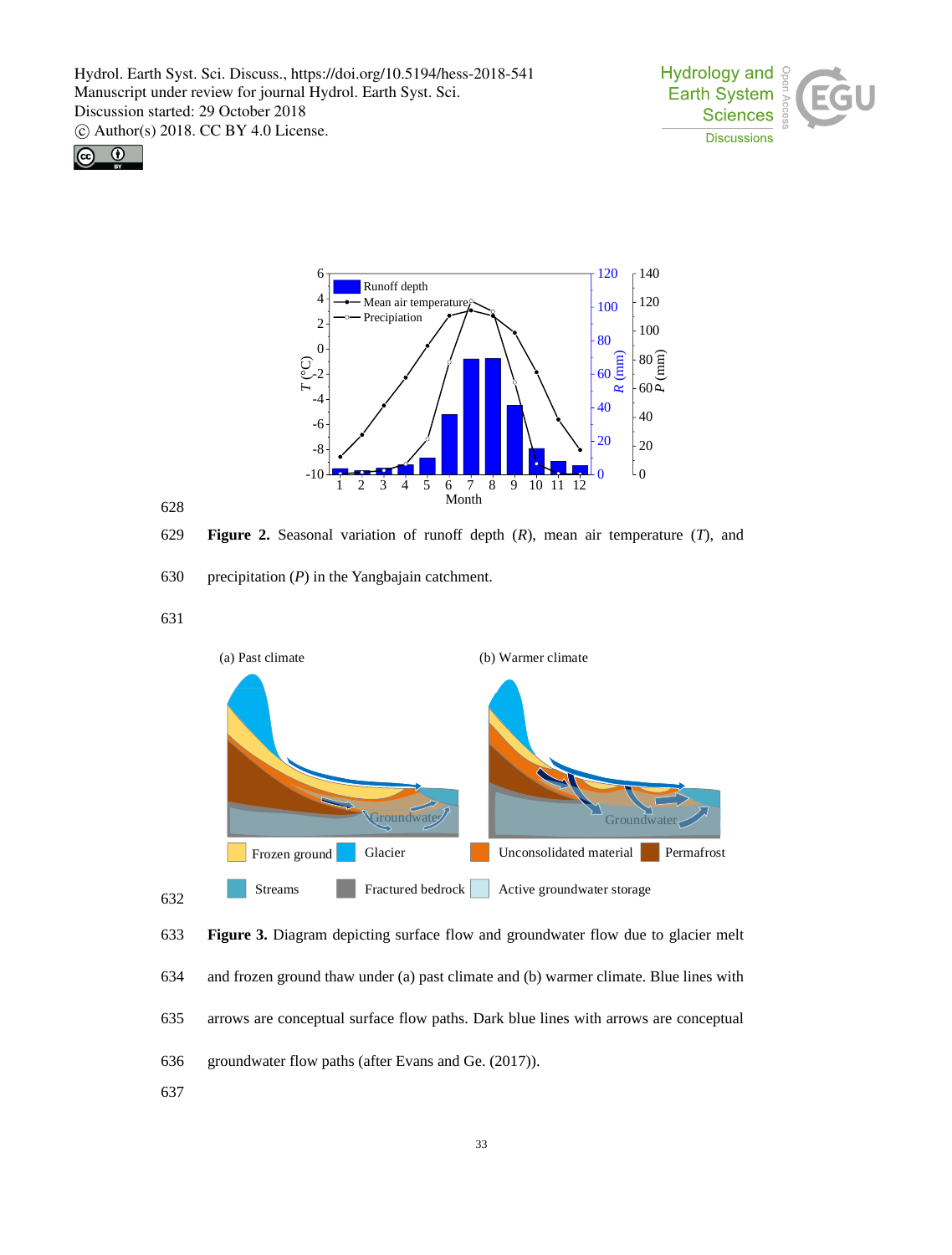





639 **Figure 4.** Variations of annual (a) runoff and (b) baseflow depth from 1979 to 2013.

640



642 **Figure 5.** Variations of annual (a) mean air temperature and (b) precipitation from

641

643 1979 to 2013.

644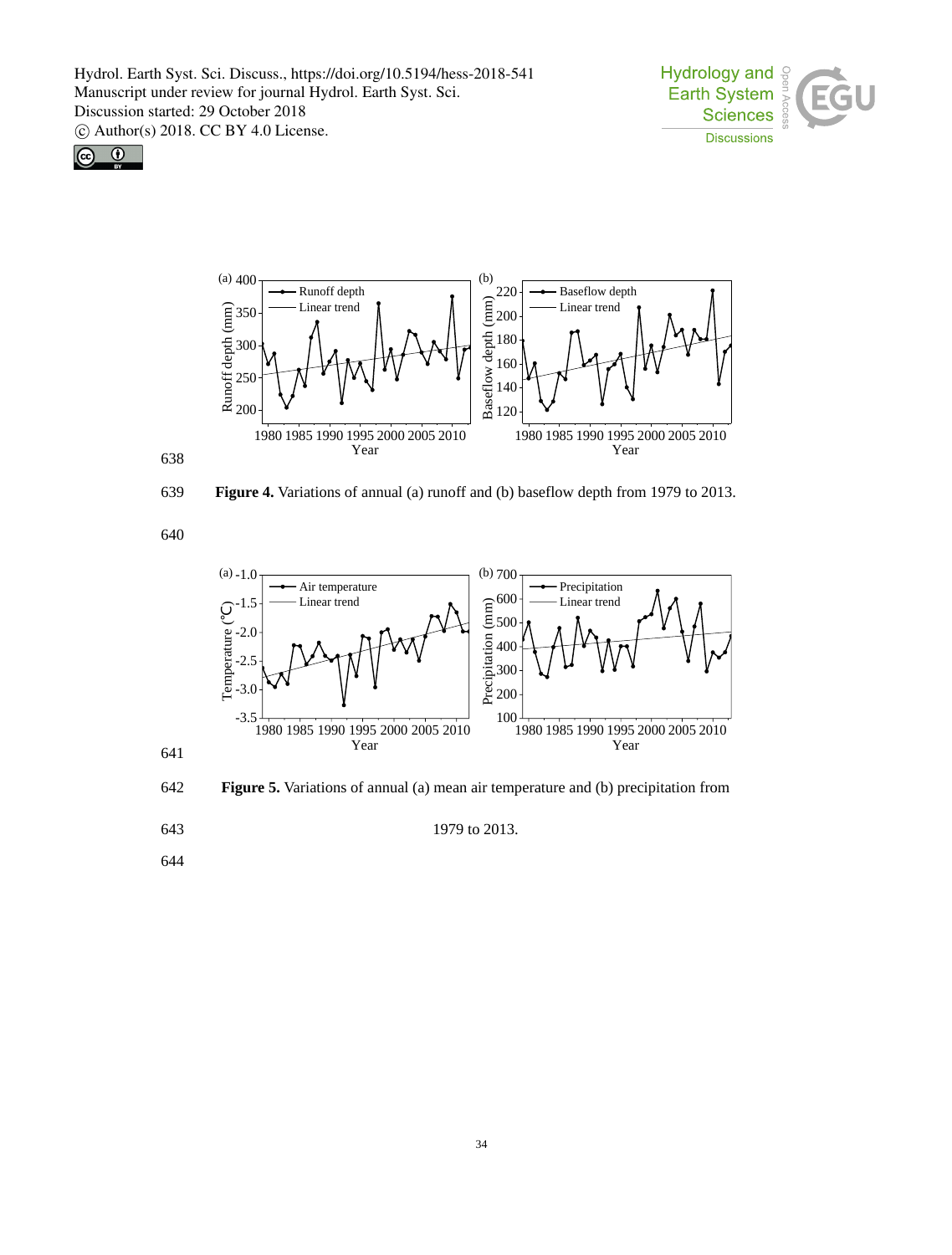



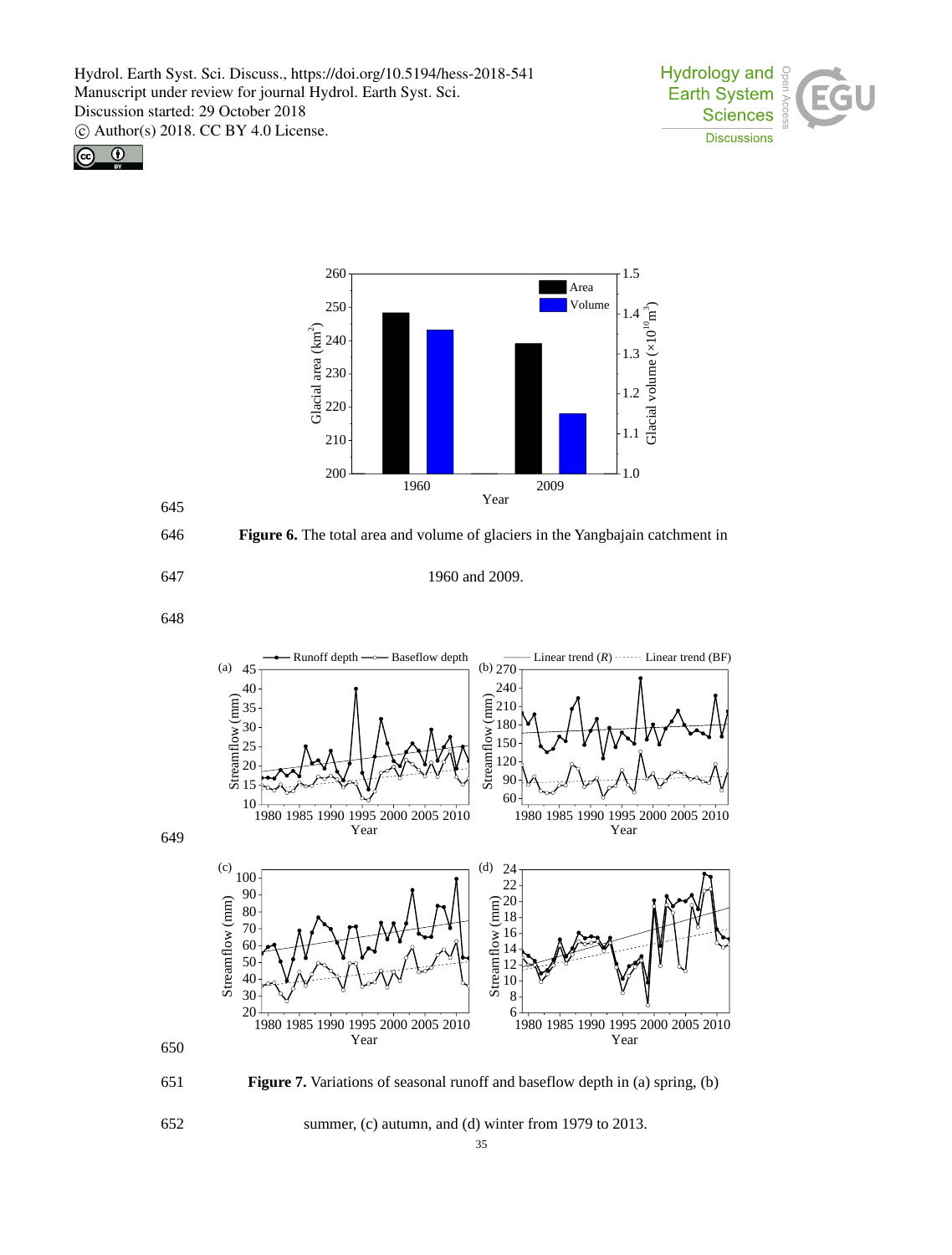





655 **Figure 8.** Variations of seasonal mean air temperature in (a) spring, (b) summer, (c)

656 autumn, and (d) winter from 1979 to 2013.

657